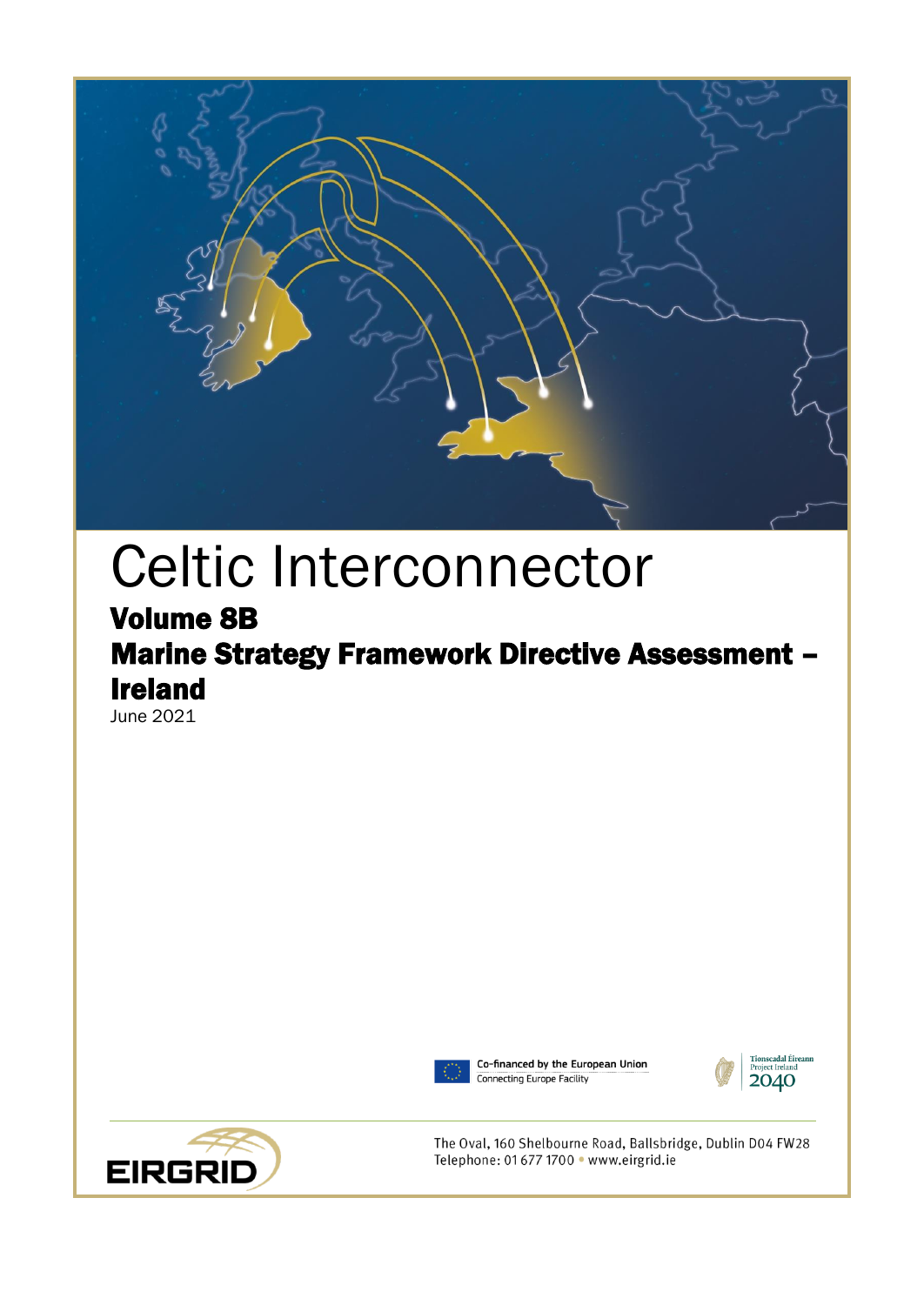#### **Report for**

EirGrid plc and Réseau de Transport d'Électricité

#### **Main contributors**

Laura Gatdula Jennifer Wilson Brian O'Keeffe Alistair Billington

#### **Issued by**



Jennifer Wilson

#### **Approved by**

Abitanoblishingt

Alistair Billington

#### **Wood**

Doc Ref. 43171-WOOD-XX-XX-RP-OM-0009\_B\_P02

.................................................................................

.................................................................................

#### **Copyright and non-disclosure notice**

The contents and layout of this report are subject to copyright owned by Wood (© Wood Group UK Limited) save to the extent that copyright has been legally assigned by us to another party or is used by Wood under licence. To the extent that we own the copyright in this report, it may not be copied or used without our prior written agreement for any purpose other than the purpose indicated in this report. The methodology (if any) contained in this report is provided to you in confidence and must not be disclosed or copied to third parties without the prior written agreement of Wood. Disclosure of that information may constitute an actionable breach of confidence or may otherwise prejudice our commercial interests. Any third party who obtains access to this report by any means will, in any event, be subject to the Third Party Disclaimer set out below.

#### **Third party disclaimer**

Any disclosure of this report to a third party is subject to this disclaimer. The report was prepared by Wood at the instruction of, and for use by, our client named on the front of the report. It does not in any way constitute advice to any third party who is able to access it by any means. Wood excludes to the fullest extent lawfully permitted all liability whatsoever for any loss or damage howsoever arising from reliance on the contents of this report. We do not however exclude our liability (if any) for personal injury or death resulting from our negligence, for fraud or any other matter in relation to which we cannot legally exclude liability.

The sole responsibility of this publication lies with the author. The European Union is not responsible for any use that may be made of the information contained therein.

#### **Management systems**

This document has been produced by Wood Group UK Limited in full compliance with our management systems, which have been certified to ISO 9001, ISO 14001 and ISO 45001 by Lloyd's Register.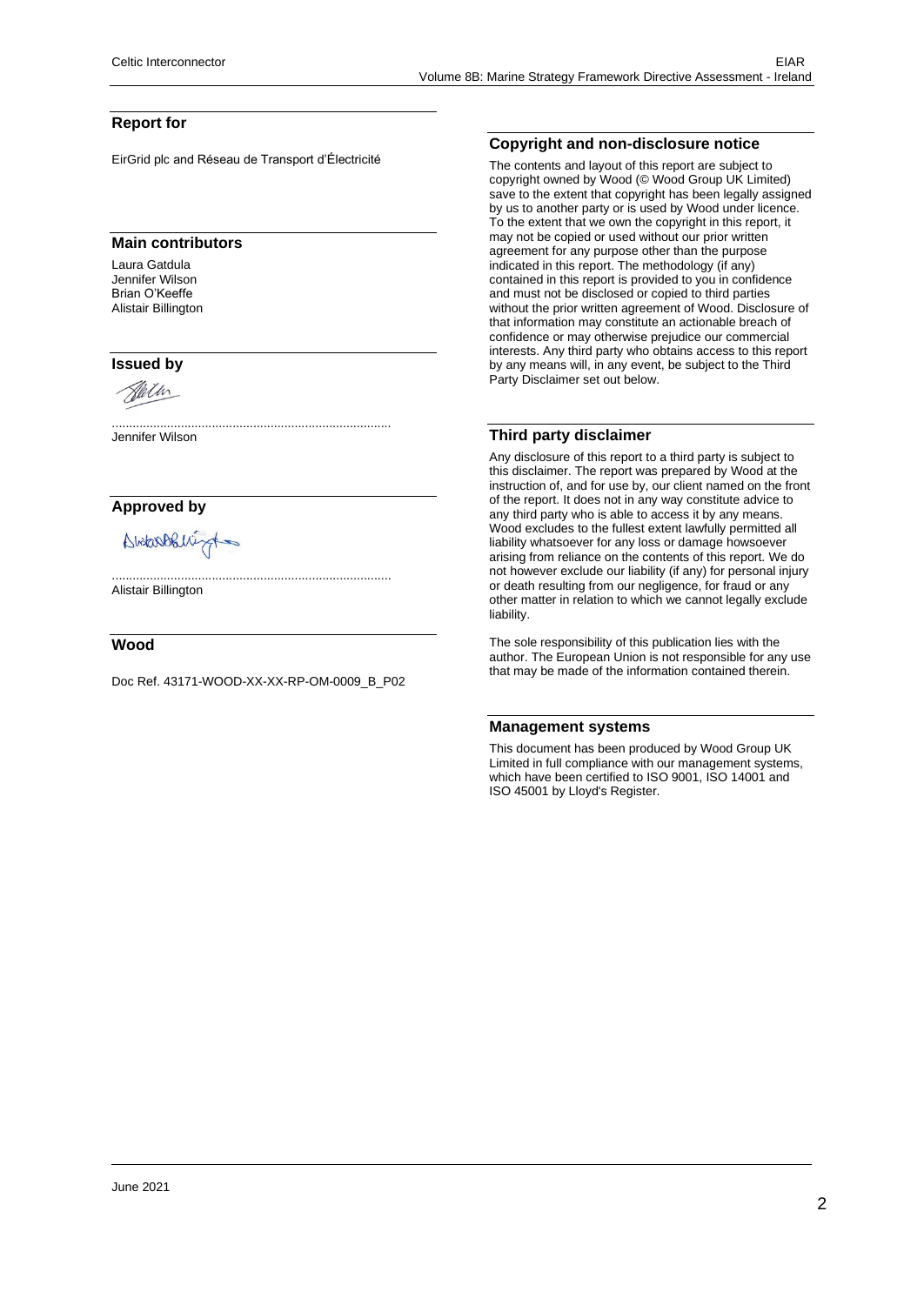|                | <b>Table of Contents</b> |  |
|----------------|--------------------------|--|
| 1              |                          |  |
|                | 1.1                      |  |
|                | 1.2                      |  |
|                | 1.2.1                    |  |
|                | 1.2.2                    |  |
|                | 1.2.3                    |  |
|                | 1.2.4                    |  |
|                | 1.2.5                    |  |
| $\overline{2}$ |                          |  |
|                | 2.1                      |  |
|                | 2.2                      |  |
| 3              |                          |  |
| 4              |                          |  |
|                | 4.1                      |  |
|                | 4.2                      |  |
|                | 4.3                      |  |
|                | 4.4                      |  |
|                | 4.5                      |  |
|                | 4.6                      |  |
|                | 4.7                      |  |
|                | 4.8                      |  |
|                | 4.9                      |  |
|                | 4.10                     |  |
|                | 4.11                     |  |
|                |                          |  |
| 5              |                          |  |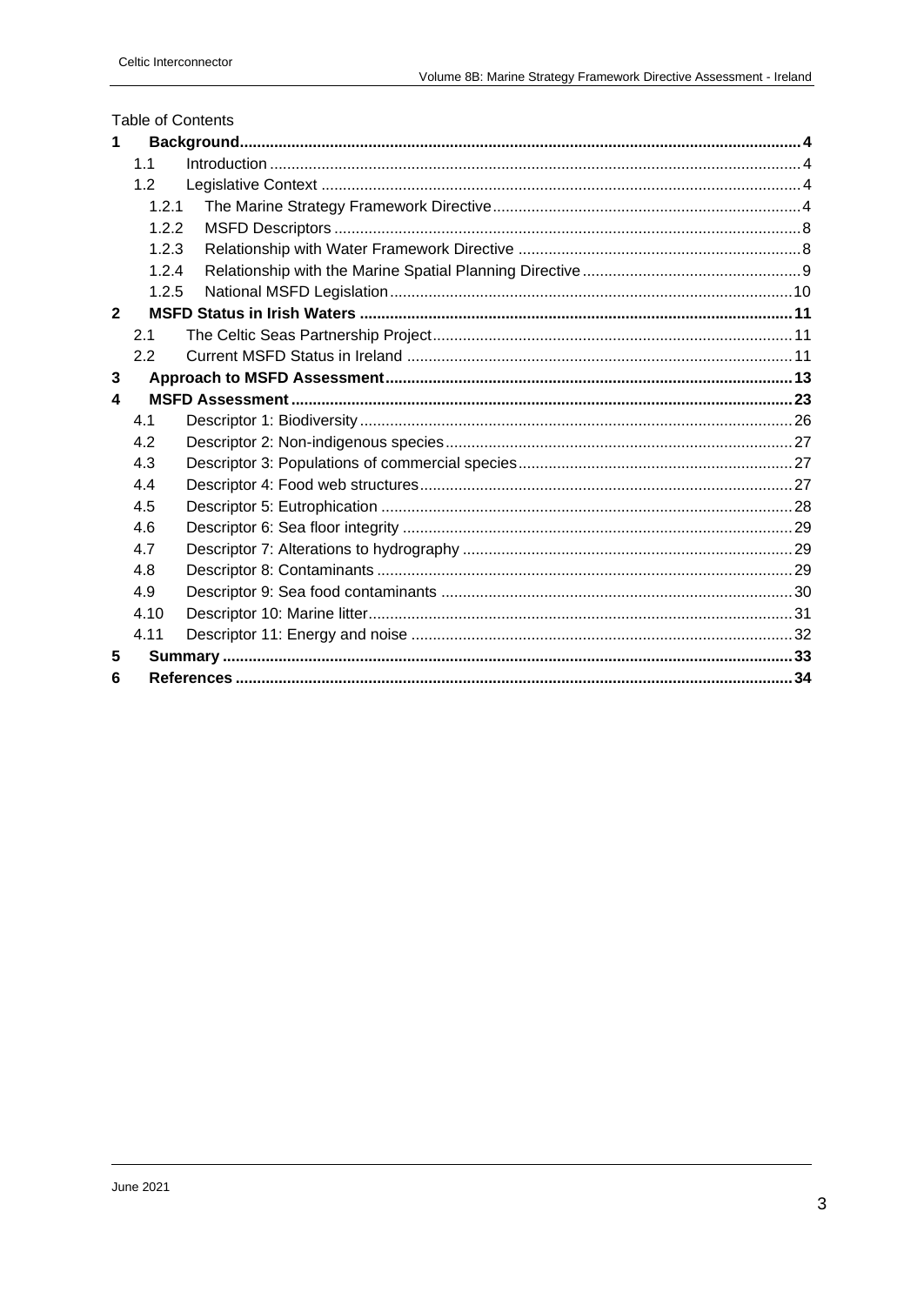# <span id="page-3-0"></span>**1 Background**

#### <span id="page-3-1"></span>**1.1 Introduction**

This report has been prepared with reference to the Marine Strategy Framework Directive (MSFD) 2008/56/EC of the European Parliament and of the Council adopted on 17 June 2008, which established a framework for community action in the field of marine environmental policy. The MSFD was transposed into Irish law by the European Communities (Marine Strategy Framework) Regulations S.I. No. 249 of 2011 (as amended) (detailed in Section [1.2.5\)](#page-9-0).

Under Article 1 of the MSFD, Ireland, as a European Member State, has a responsibility to develop a marine strategy for its marine waters, and to execute a programme of measures designed to achieve or maintain good environmental status (GES), as defined by the MSFD, in the marine environment. As the consenting decision-maker in the marine environment in Ireland, it is the responsibility of the Department of Housing, Local Government and Heritage (DHLGH) to consider whether development proposals in its jurisdiction are likely to influence the ability of Ireland's marine waters to achieve or maintain GES.

An MSFD assessment has been undertaken with regards to the Irish marine environment for the Celtic Interconnector (hereafter 'the Proposed Development'), with the findings presented in this report. This provides the DHLGH with the information it needs to determine whether the installation, operation, and decommissioning of the Proposed Development in Irish waters (including both Irish Territorial Waters and the Irish Exclusive Economic Zone (EEZ)) has the potential to influence the GES of Ireland's marine waters and therefore the Government of Ireland's ability to uphold its responsibilities under the MSFD.

# <span id="page-3-2"></span>**1.2 Legislative Context**

# <span id="page-3-3"></span>**1.2.1 The Marine Strategy Framework Directive**

The MSFD established a framework for community action in the field of marine environmental policy, with the overall aim of protecting the marine environment across Europe. In order to deliver this, the MSFD strives to achieve  $GES<sup>1</sup>$  in all relevant water bodies by 2020. The Directive places a requirement on each Member State to develop its own marine strategy, outlining how GES can be achieved or maintained. Under Article 17, marine strategies must be reviewed and updated every six years.

<sup>1</sup> As defined in Article 3(5) of the MSFD Directive, GES refers to: the environmental status of marine waters where these provide ecologically diverse and dynamic oceans and seas that are clean, healthy, and productive within their intrinsic conditions, and the use of the marine environment is at a level that is sustainable, thus safeguarding the potential for uses and activities by current and future generations.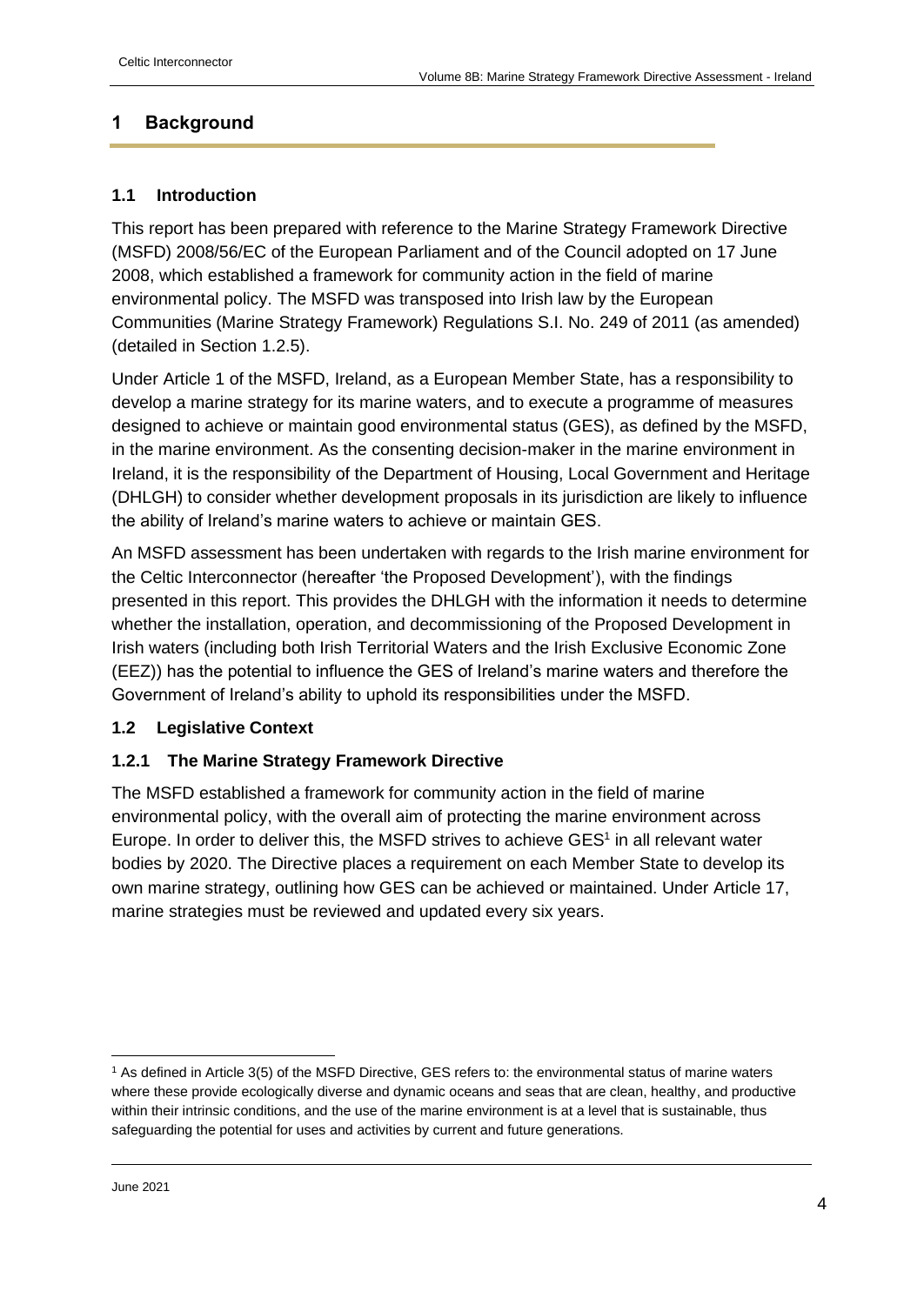Such marine strategies include the following key stages:

- Initial assessment of the current (at the time) environmental status of national marine waters and the environmental impact and socioeconomic analysis of human activities in these waters;
- Determination of what GES means for each Member State's national marine waters;
- Establishment of environmental targets and associated indicators to show how / if GES will have been achieved by 2020;
- Establishment of a monitoring programme for the ongoing assessment and regular update of targets; and
- Development of a programme of measures designed to achieve or maintain GES by 2020.

The process is cyclical in nature (Figure 1.1), with the second cycle having commenced in 2018.



Article 3(1)(a) of the MSFD defines 'marine waters' as *"waters, the seabed and subsoil on the seaward side of the baseline from which the extent of territorial waters is measured extending to the outmost reach of the area where a Member State has and/or exercises jurisdictional rights, in accordance with the UNCLOS, with the exception of waters adjacent to the countries and territories mentioned in Annex II to the Treaty and the French Overseas Departments and Collectivities".*

#### **Figure 1.1 The MSFD cycle**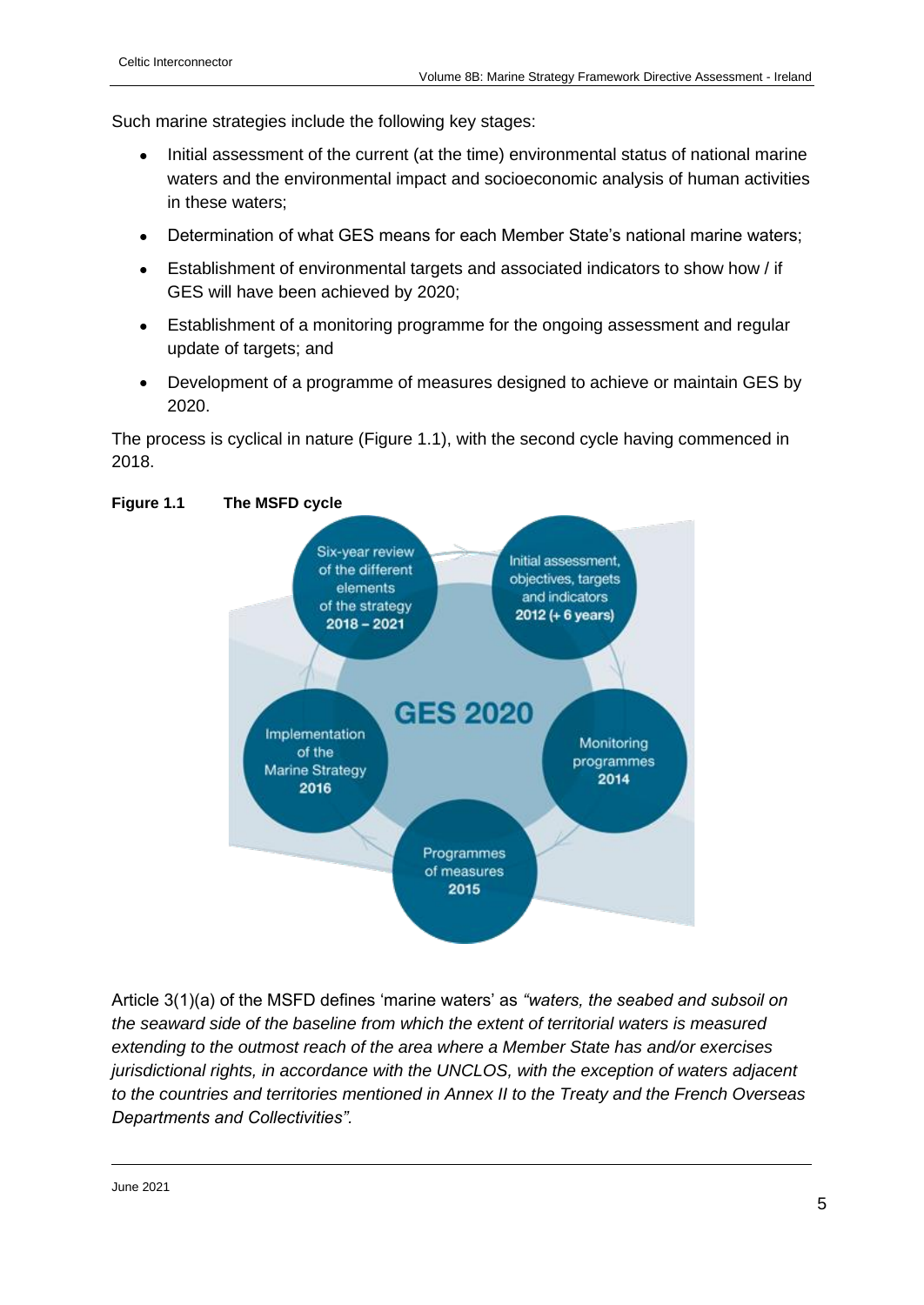Article 3(2) defines 'marine regions' as *"a sea region which is identified under Article 4. Marine regions and their sub regions are designated for the purpose of facilitating implementation of this Directive and are determined taking into account hydrological, oceanographic and biogeographic features"*.'

The marine region of relevance to the Proposed Development, is defined in Article 4 2(a)(ii) of the MSFD as 'North-East Atlantic Ocean', within 'the Celtic Seas' subdivision. The Celtic Seas subdivision includes the entire Irish EEZ and Irish Territorial Waters as well as the UK EEZ and UK Territorial Waters from the Orkney and Shetland Islands in the north to Cornwall in the south. It also includes waters of the western English Channel and extends to Brittany in France. The route of the Proposed Development is therefore located entirely within the Celtic Seas marine region as defined by the MSFD.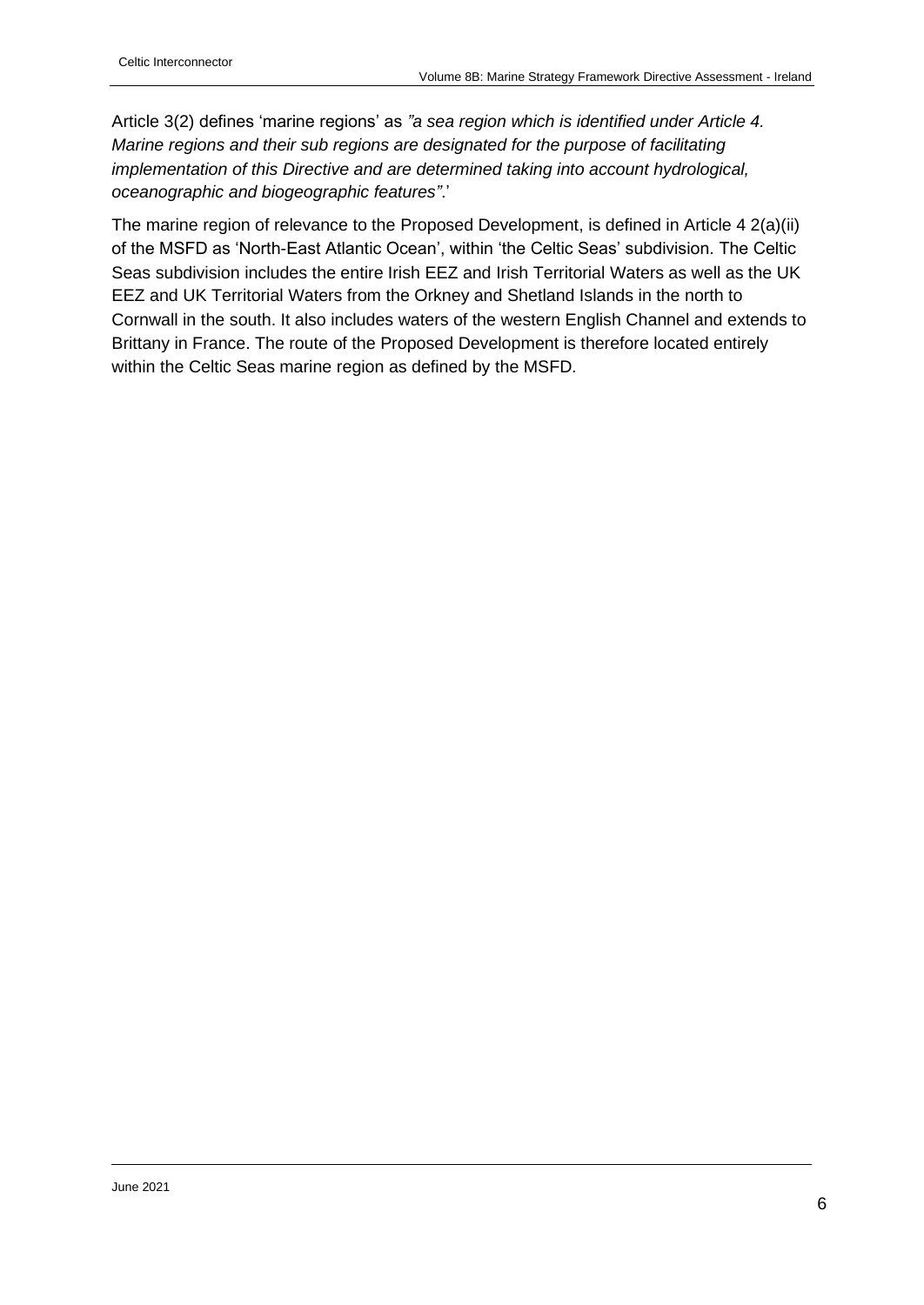#### **Figure 1.2 The Proposed Development within the Celtic Seas marine region subdivision as defined by the Marine Strategy Framework Directive**

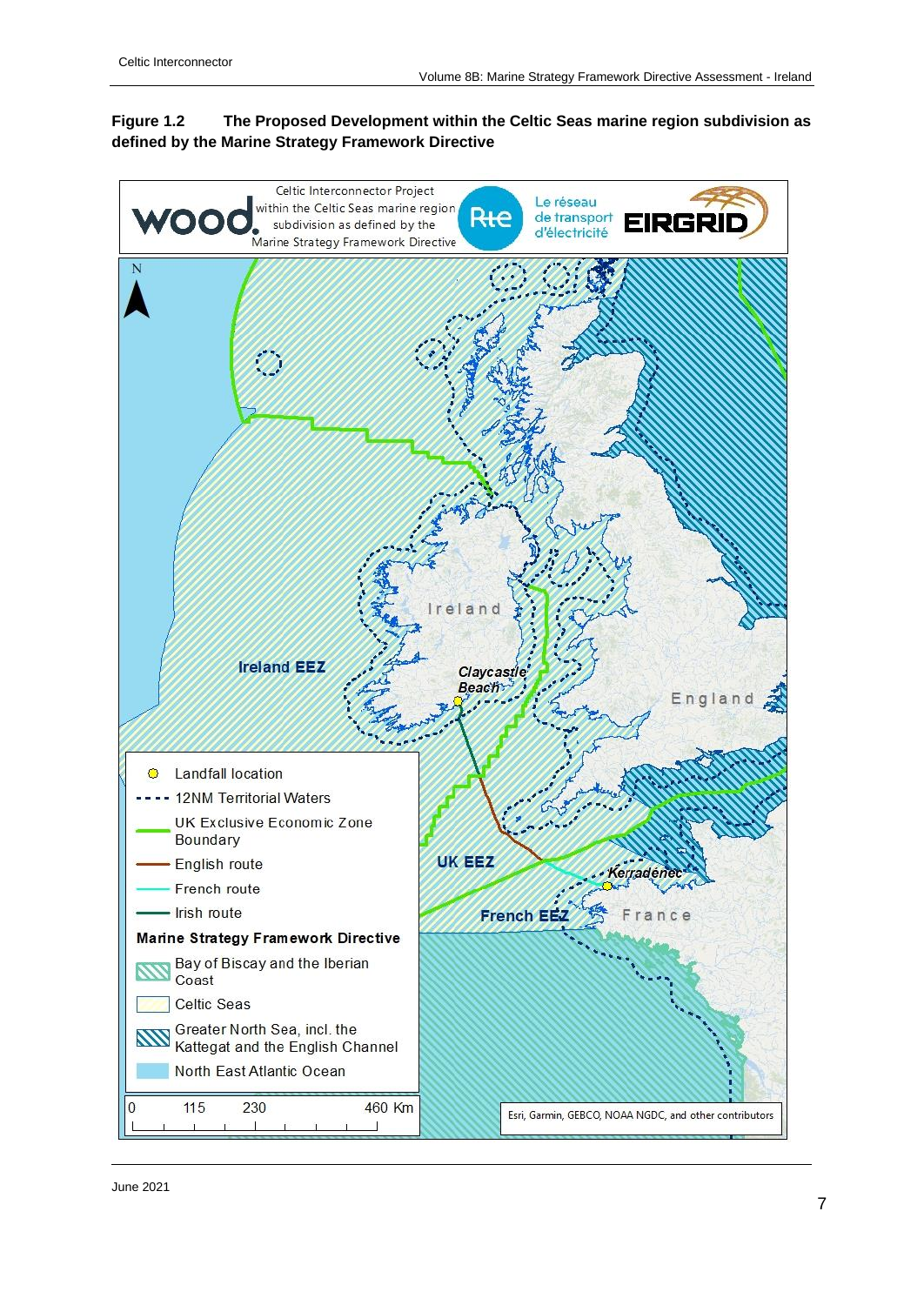# <span id="page-7-0"></span>**1.2.2 MSFD Descriptors**

To assist in the determination of GES within their marine waters, Annex I of the MSFD sets out eleven qualitative Descriptors, which Member States can use to describe what the environment will 'look like' when GES has been achieved. These Descriptors are presented in Table 1.1 and will be discussed in greater context for Ireland in Section 3.

| <b>Descriptor</b>                           | <b>Overarching Objective (European Commission)</b>                                                                                                                                                                                                     |
|---------------------------------------------|--------------------------------------------------------------------------------------------------------------------------------------------------------------------------------------------------------------------------------------------------------|
| <b>Biodiversity</b>                         | The quality and occurrence of habitats and the distribution and<br>abundance of species are in line with prevailing physiographic,<br>geographic and climatic conditions.                                                                              |
| Non-indigenous<br>species                   | Non-indigenous species introduced by human activities are at levels<br>that do not adversely alter the ecosystems.                                                                                                                                     |
| <b>Populations of</b><br>commercial species | Populations of all commercially exploited fish and shellfish are within<br>safe biological limits, exhibiting a population age and size distribution<br>that is indicative of a healthy stock.                                                         |
| <b>Food web structures</b>                  | All elements of the marine food webs, to the extent that they are<br>known, occur at normal abundance and diversity and levels capable of<br>ensuring the long-term abundance of the species and the retention of<br>their full reproductive capacity. |
| Eutrophication                              | Human-induced eutrophication is minimised, especially adverse<br>effects thereof, such as losses in biodiversity, ecosystem degradation,<br>harmful algae blooms and oxygen deficiency in bottom waters.                                               |
| Sea floor integrity                         | Sea-floor integrity is at a level that ensures that the structure and<br>functions of the ecosystems are safeguarded and benthic ecosystems,<br>in particular, are not adversely affected.                                                             |
| <b>Alterations to</b><br>hydrography        | Permanent alteration of hydrographical conditions does not adversely<br>affect marine ecosystems.                                                                                                                                                      |
| <b>Contaminants</b>                         | Contaminants are at a level not giving rise to pollution effects.                                                                                                                                                                                      |
| Sea food contaminants                       | Contaminants in fish and other seafood for human consumption do not<br>exceed levels established by Community legislation or other relevant<br>standards.                                                                                              |
| <b>Marine litter</b>                        | Properties and quantities of marine litter do not cause harm to the<br>coastal and marine environment.                                                                                                                                                 |
| <b>Energy and noise</b>                     | Introduction of energy, including underwater noise, is at levels that do<br>not adversely affect the marine environment.                                                                                                                               |

**Table 1.1 The eleven Descriptors used to steer the Marine Strategy Framework Directive**

#### <span id="page-7-1"></span>**1.2.3 Relationship with Water Framework Directive**

There is some overlap between the jurisdictions and objectives of the MSFD and the Directive 2000/60/EC of the European Parliament and of the Council establishing a framework for the Community action in the field of water policy (the Water Framework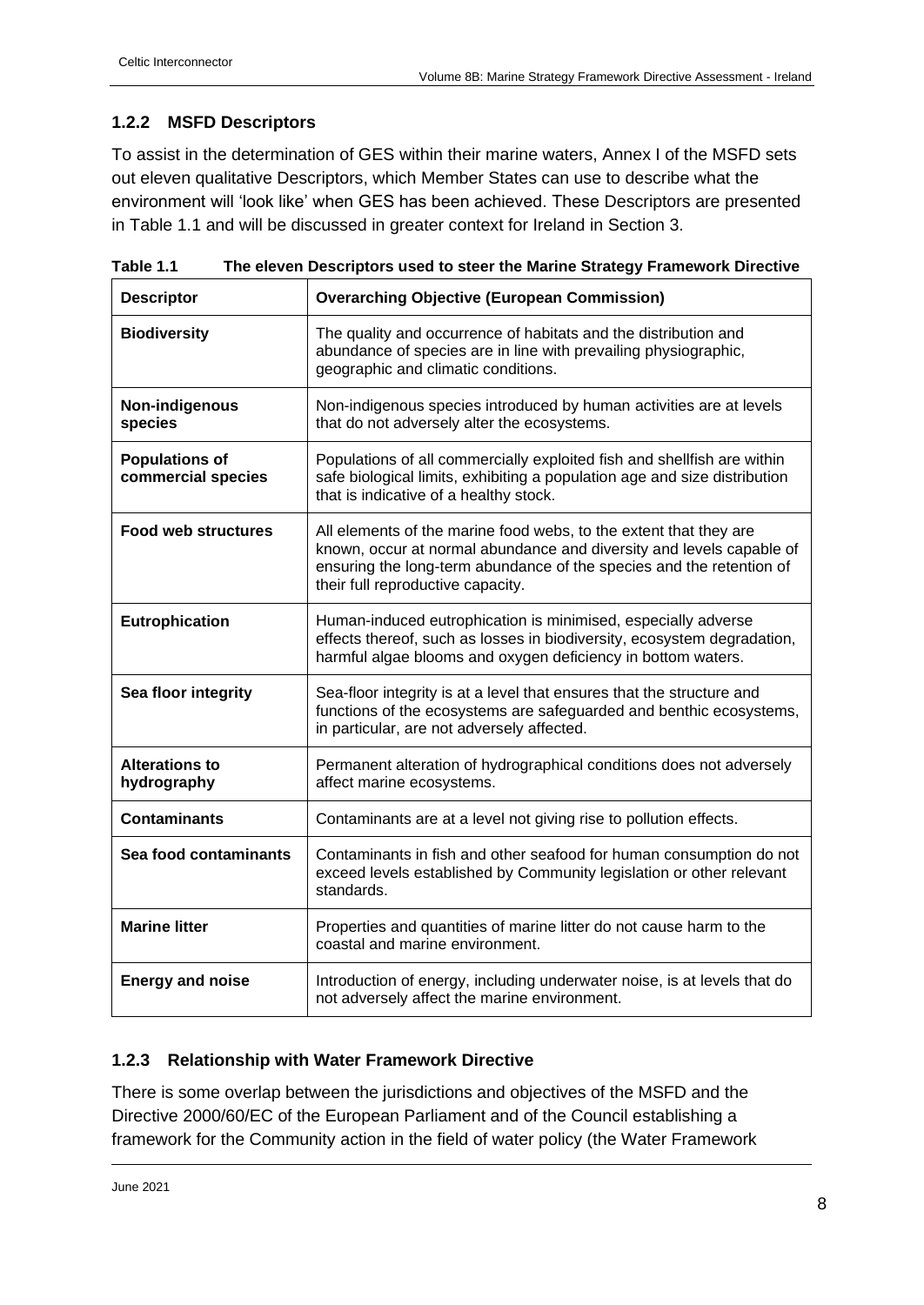Directive, or WFD). The WFD's aim is to improve and protect the chemical and ecological status of surface waters from rivers, lakes, groundwaters, estuaries and coastal waters out to 1nm. The MSFD includes coastal waters, but not WFD transitional waters (e.g. estuaries, sea lochs or coastal lagoons). The line between the two directives is the 'bay closing line', or the seaward limit of transitional waters as defined under the WFD. This is presented in Figure 1.3.



**Figure 1.3 Extent of MSFD / WFD boundaries (noting example is from UK documentation)<sup>2</sup>**

# <span id="page-8-0"></span>**1.2.4 Relationship with the Marine Spatial Planning Directive**

Directive 2014/89/EU of the European parliament and of the Council of 23 July 2014 establishing a framework for maritime spatial planning (The Marine Spatial Planning Directive, or MSPD) created a legal requirement for Member States to develop a transparent planning system for the marine environment.

Under Article 3(1) of the MSPD, 'marine waters' relate to those covered by Article 3(1) of the MSFD, and coastal waters as defined in Article 2(7) of the WFD. It is noted that the MSP

<sup>2</sup> Defra (2014) Marine Strategy Part Two: UK Marine Monitoring Programmes. Available online at: [https://assets.publishing.service.gov.uk/government/uploads/system/uploads/attachment\\_data/file/341146/msfd](https://assets.publishing.service.gov.uk/government/uploads/system/uploads/attachment_data/file/341146/msfd-part-2-final.pdf)[part-2-final.pdf.](https://assets.publishing.service.gov.uk/government/uploads/system/uploads/attachment_data/file/341146/msfd-part-2-final.pdf) [Accessed 26 May 2021].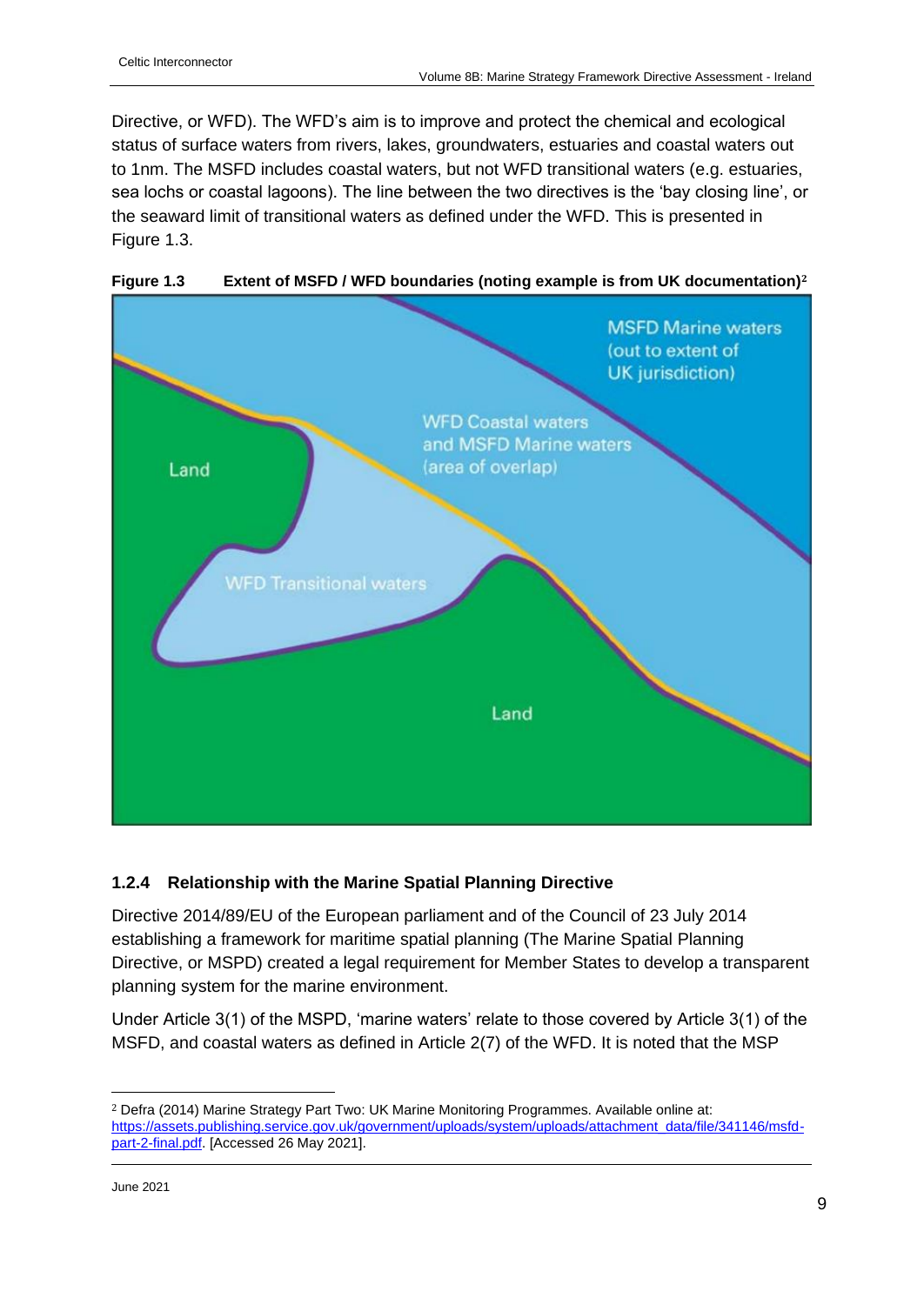Directive does not require marine plans to be established for transitional waters, as defined by the WFD. Marine planning in Ireland is led by the Department of Housing, Local Government, and Heritage (DHLGH).

To meet the requirements of the MSFD, Ireland is currently undergoing a transition into a new National Marine Planning Framework (NMPF). A NMPF Baseline Report was published in 2018 and a draft NMPF went through a public consultation phase, being passed in May 2021. Draft Marine Planning Policy Statements have been published following public consultation, outlining the future development of the marine planning system. These set out the overarching policies and principals that the Government or Ireland expects marine planning bodies and other public bodies to adhere to when engaging with the marine planning system. It is being introduced initially on a non-statutory basis, pending the introduction of legislation that will provide for the preparation, adoption and review of statutory marine planning policy statements on six-yearly cycles.

Whilst EirGrid is fully cognisant of marine spatial planning implementation activities, it is not anticipated that the plan will be implemented in the same timescales as the consent application for the Proposed Development. EirGrid will however, continue to liaise with DHLGH's Foreshore Unit to ensure that the proposed EIA and Foreshore Consent application align with activities to implement the Marine Planning Policy Statement and the Marine Spatial Plan.

#### <span id="page-9-0"></span>**1.2.5 National MSFD Legislation**

In Ireland, the MSFD has been transposed into national law through the European Communities (Marine Strategy Framework) Regulations S.I. No. 249 of 2011 (as amended). It defines the Ministerial responsibilities for implementing the requirements of the MSFD.

Key stages in the Irish MSFD process to date have been:

- Transposition of the Directive into national legislation (July 2010);
- Completion of the Initial Assessment of Irish marine waters, establishment of environmental targets and indicators (Marine Institute, 2013);
- Establishment of a marine monitoring programme (Marine Institute, 2015);
- Establishment of a programme of measures to achieve GES (DECLG, 2016);
- Implementation of the programme of measures and monitoring programme (ongoing from 2016); and
- Publication of an update to Ireland's Marine Strategy Part 1: Assessment, Determination of Good Environmental Status and Environmental Targets (Government of Ireland, 2020). Consultation on this is currently ongoing and expected to be concluded in February 2021.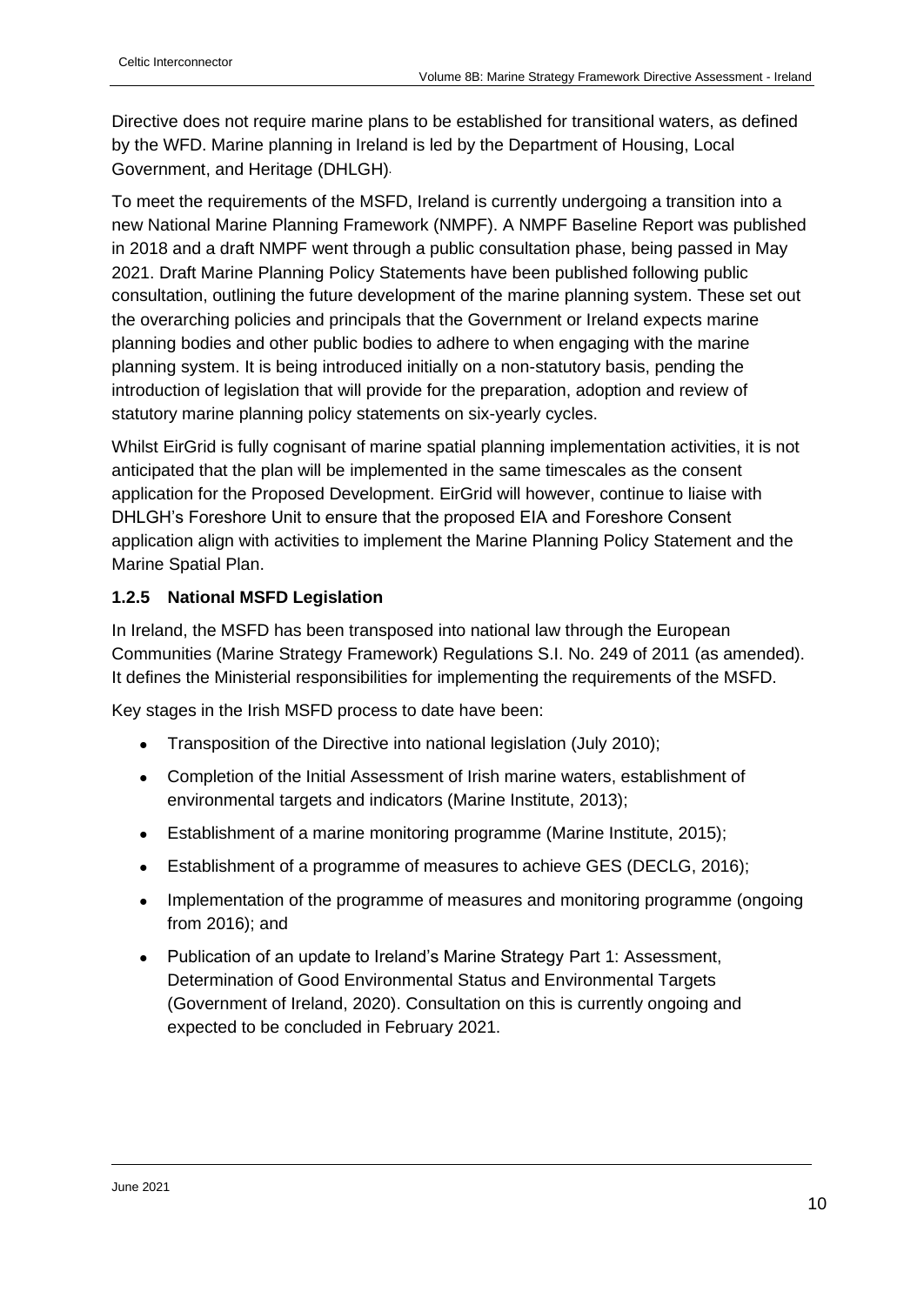# <span id="page-10-0"></span>**2 MSFD Status in Irish Waters**

#### <span id="page-10-1"></span>**2.1 The Celtic Seas Partnership Project**

The Celtic Seas Partnership was set up in 2013 to bring the governments of Ireland, the UK, France and the Isle of Man together, along with marine users and scientists, with a combined interest in the Celtic Seas area. The objective was to look at the ongoing sustainable management of the Celtic Seas marine region subdivision and to use a stakeholder-led approach to contribute to the development of marine strategies under the MSFD. The four-year project established working groups to explore key challenges faces the Celtic Seas, including marine litter, invasive non-native species, and general data collection. The Celtic Seas Partnership data catalogue brings together data under each of the eleven MSFD Descriptors.

At the start of the Celtic Seas partnership project, the following key areas were identified as the main pressures affecting the Celtic Seas:

- Fishing;
- Seafloor damage;
- Pollution through nutrient enrichment and contaminants;
- Spreading of non-native species;
- Marine litter; and
- Underwater noise.

#### <span id="page-10-2"></span>**2.2 Current MSFD Status in Ireland**

In Ireland, the DHLGH is the lead body for the implementation of the MSFD. The DHLGH is supported by the Marine Institute, in particular through the implementation of Ireland's Marine Atlas and the Marine Spatial Planning Directive, which gather key information for all marine stakeholders in relation to the marine environment and associated ecosystems and anthropogenic influences. The Programme of Measures Summary Report (Government of Ireland, 2016) was published in July 2016, providing an update to targets and indicators previously issued.

As previously noted, in June 2020, the Government of Ireland published an update to Ireland's Marine Strategy Part 1: Assessment, Determination of Good Environmental Status and Environmental Targets (Government of Ireland, 2020). It noted the following key findings;

- Descriptor 1 Biodiversity: Partially achieved GES;
- Descriptor 2 Non-indigenous species: GES fully achieved;
- Descriptor 3 Populations of commercial species: Partially achieved GES;
- Descriptor 4 Food web structure: Insufficient data available to conclude on the status;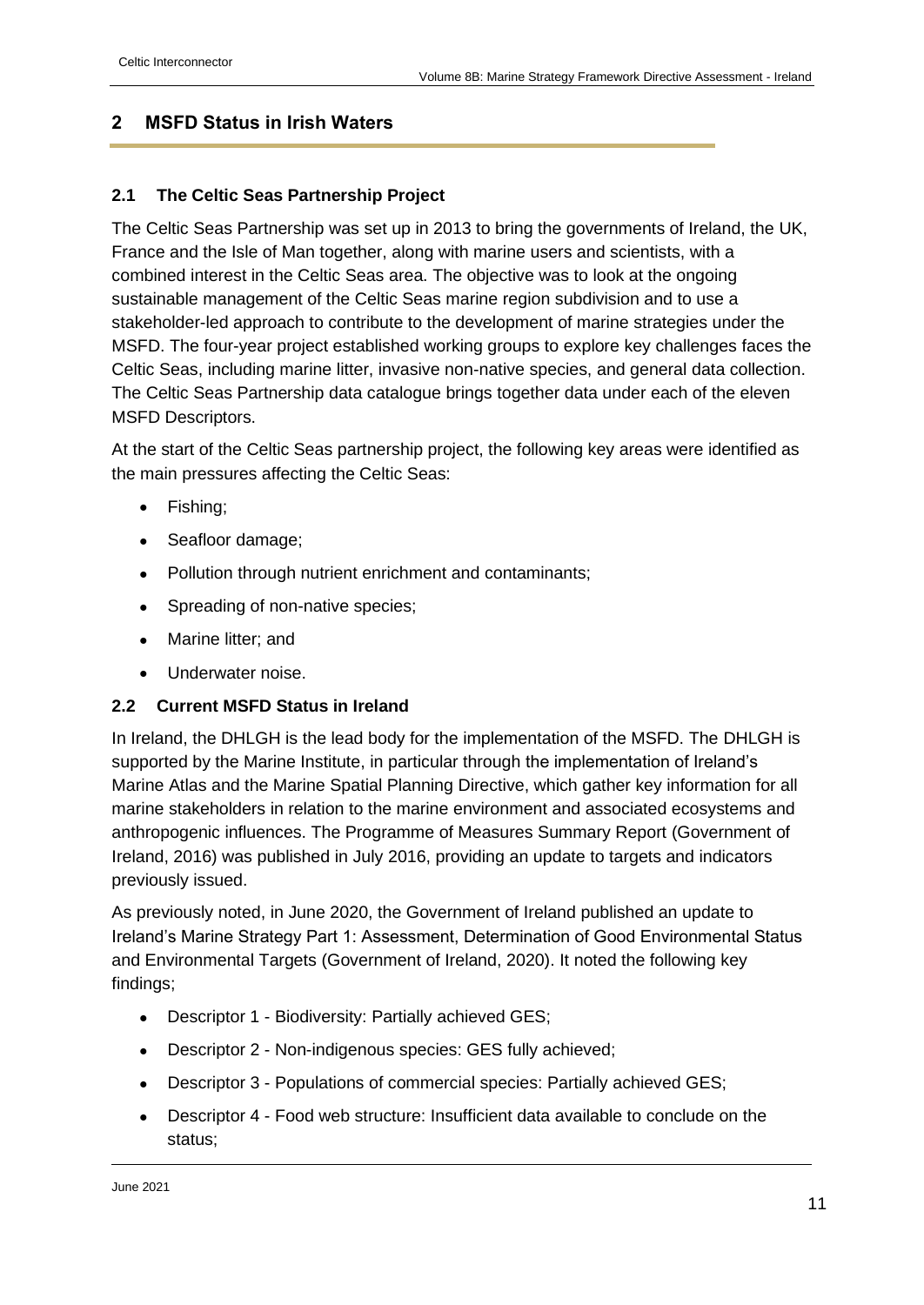- Descriptor 5 Eutrophication: GES fully achieved;
- Descriptor 6 Sea floor integrity: Partially achieved GES;
- Descriptor 7 Alterations to hydrography: GES fully achieved;
- Descriptor 8 Contaminants: GES fully achieved;
- Descriptor 9 Contaminants in seafood: GES fully achieved;
- Descriptor 10 Marine litter: GES achieved for primary criteria; and
- Descriptor 11 Energy and noise: GES achieved for primary criteria.

Overall, in the revised Irish Marine Strategy, the number of environmental targets across all MSFD Descriptors was increased from 24 to 25, and the following next steps for the Marine Strategy include:

- 2021: An update to Part 2 of the Marine Strategy, the Monitoring Programme;
- 2022: An update to Part 3 of the Marine Strategy, the Programme of Measures; and
- 2023: Review of the Directive by EU Commission / Publication of the OSPAR Quality Status Report, to support the third cycle of the MSFD, due to commence in 2024.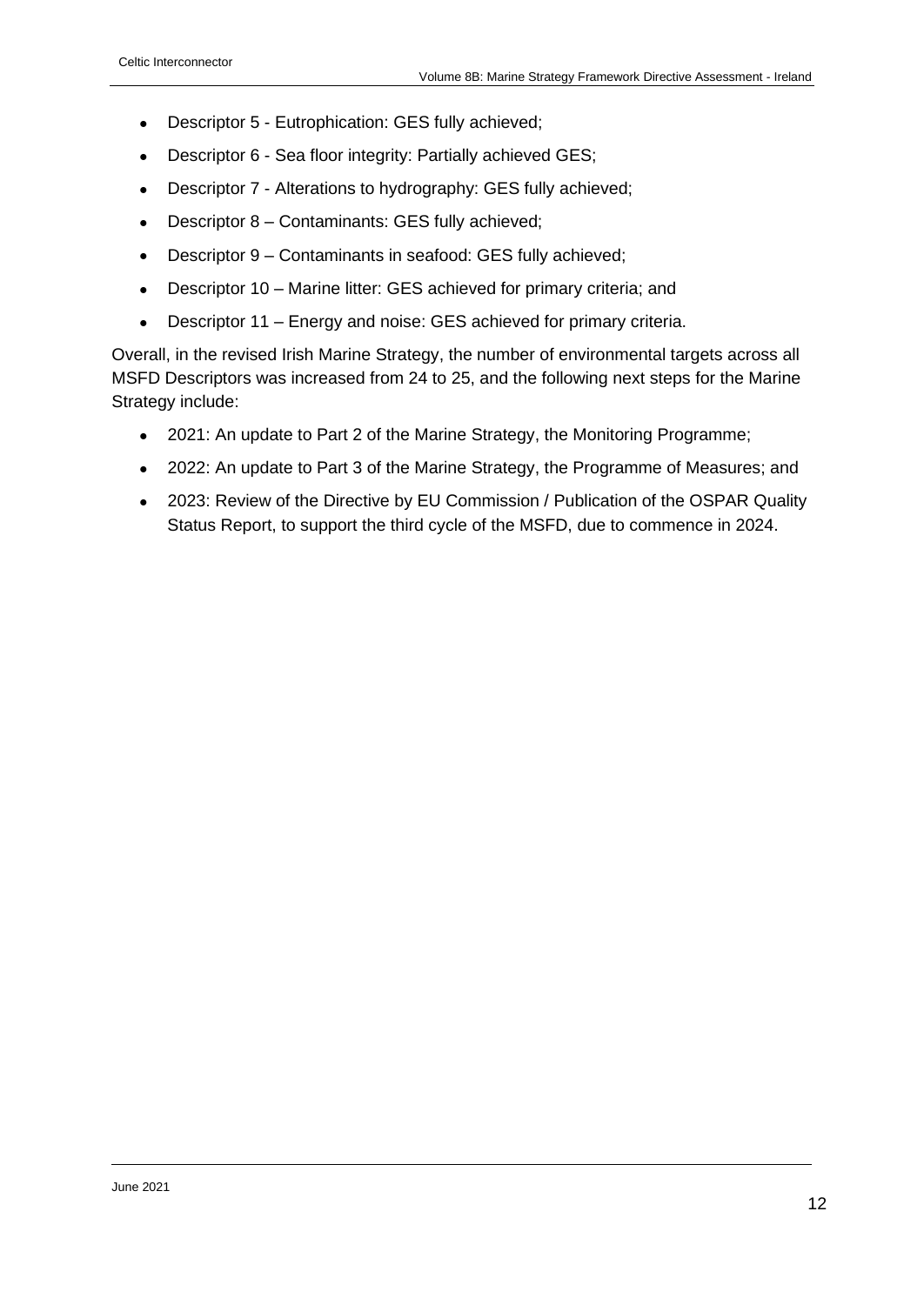# <span id="page-12-0"></span>**3 Approach to MSFD Assessment**

There is no formal approach or guidance associated with the completion of an MSFD assessment, unlike WFD Assessment, for which detailed guidance is available (at a European and UK scale). Therefore, the approach used here is qualitative, and narrativebased, drawing on the findings of the Environmental Impact Assessment Report (EIAR) for the Proposed Development. The findings of the MSFD assessment also draw upon the outcomes of consultation for the Proposed Development, and other assessments where appropriate, including the WFD Assessment (Volume 8C) and Natura Impact Statement (NIS) (Volume 6B).

The objective of the MSFD assessment is to determine whether the Proposed Development has the potential to influence Ireland's ability to achieve or maintain GES (as defined by the MSFD) in Ireland's marine waters. The MSFD assessment therefore reviews the targets and indicators set by the Government of Ireland in order to reach or maintain GES in line with its obligations under the MSFD and provides a qualitative assessment of the degree to which activities associated with the Proposed Development could influence the success of Ireland's Marine Strategy. The assessment has considered the Proposed Development's potential to affect the Marine Strategy alone, rather than cumulatively or in-combination with other plans or projects (including the other elements of the Celtic Interconnector Project, onshore and within the jurisdictions of the UK and France). Based on the findings of the assessment, as presented in **Section [4](#page-22-0)**, and concluded in **Section [5](#page-32-0)**, it is considered unlikely that the Proposed Development will affect Ireland's plans under the Marine Strategy alone, therefore, no cumulative assessment has been undertaken.

Table 3.1 presents the MSFD targets and indicators for Ireland, against which the Proposed Development is assessed in this report.

Each of the eleven MSFD Descriptors can be associated with an aspect addressed by EIAR. The MSFD assessment is therefore closely linked with the assessment of potential effects on that aspect. For example, the assessment and reporting of potential effects on biodiversity in the EIAR relates to Descriptors 1 (Biodiversity), 2 (Non-indigenous species), 4 (Food web structures), and 11 (Energy and noise). Likewise, Eutrophication (Descriptor 5) will be covered in the assessment of potential effects on marine water and sediment quality. A summary of these connections is presented in Table 4.1.

Full details of the individual topic-specific impact assessment conclusions are not repeated in this MSFD assessment. Additional information and detail can be obtained by referring to the relevant chapter of the EIAR.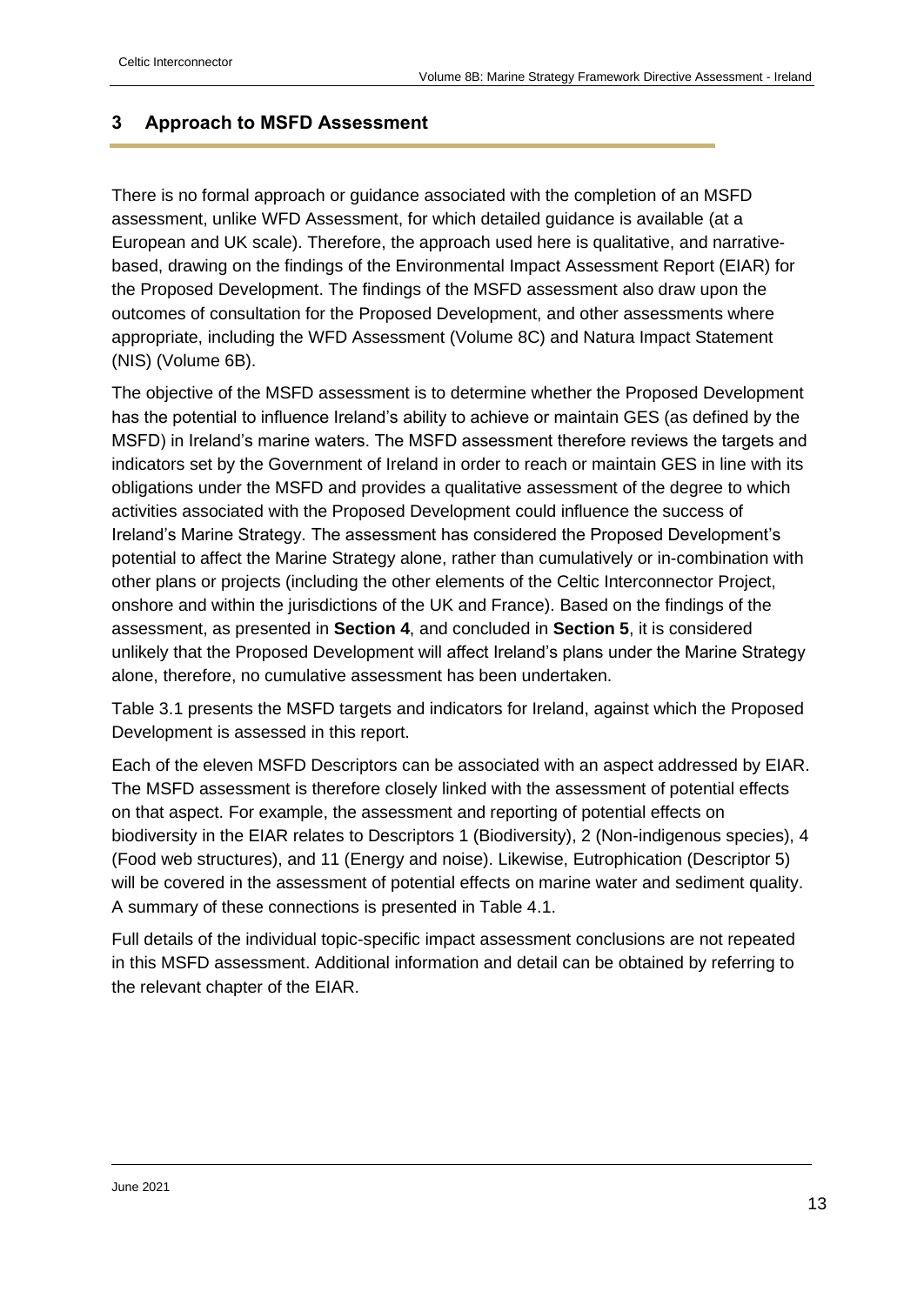| <b>Descriptor</b>                          | Definition of GES in Ireland                                                                                                                                                                                                                                                                                                                                                                                                                                                                                                                                                                                                                                                          | <b>Targets</b>                                                                                                                                                                                               | <b>Indicators</b>                                                                                                                                                                                      |
|--------------------------------------------|---------------------------------------------------------------------------------------------------------------------------------------------------------------------------------------------------------------------------------------------------------------------------------------------------------------------------------------------------------------------------------------------------------------------------------------------------------------------------------------------------------------------------------------------------------------------------------------------------------------------------------------------------------------------------------------|--------------------------------------------------------------------------------------------------------------------------------------------------------------------------------------------------------------|--------------------------------------------------------------------------------------------------------------------------------------------------------------------------------------------------------|
| 1: Biodiversity                            | Marine Biodiversity is safeguarded in such a way that:<br>• Overall biodiversity is maintained or where appropriate<br>restored:<br>• Ecosystem structure and function is not compromised;<br>• Abundance, distribution, extent and condition of key<br>species and habitats (i.e. the area or environment where<br>an organism or ecological community occurs) are in line<br>with prevailing physiographic, geographic and climate<br>conditions; and<br>• Species and habitats identified as needing protection<br>under national or international agreements are effectively<br>protected or conserved through the appropriate national,<br>regional or international mechanisms. | Under development                                                                                                                                                                                            | Under development                                                                                                                                                                                      |
| 2: Non-<br>indigenous<br>species           | Good status is achieved when the risks and pathways<br>from vectors which facilitate the introduction and spread<br>of NIS as a result of human activities is significantly<br>reduced by way of appropriate measures; and should<br>they arrive, by applying, where feasible, practical and<br>cost-effective means, to control or reduce their further<br>spread.                                                                                                                                                                                                                                                                                                                   | Target 2.1: Effect a reduction in the<br>risk of introduction and spread of non-<br>native species through the<br>prioritisation of species and improved<br>management of high-risk pathways<br>and vectors. | Indicator 2.1: Reduction in the<br>risk of introduction and spread<br>of non-native species through<br>the prioritisation of species and<br>improved management of high-<br>risk pathways and vectors. |
|                                            |                                                                                                                                                                                                                                                                                                                                                                                                                                                                                                                                                                                                                                                                                       | Target 2.2: The development of<br>action plans for key high-risk marine<br>non-indigenous species by 2020.                                                                                                   | Indicator 2.2: The development<br>of action plans for key high-risk<br>marine non-indigenous species<br>by 2020.                                                                                       |
| 3: Populations of<br>commercial<br>species | Populations of commercially exploited fish and shellfish<br>are within safe biological limits. Stocks of commercially<br>exploited fish and shellfish species are exploited at levels<br>which ensure long term sustainability and maintenance of<br>sufficient reproductive capacity. Populations exhibit a                                                                                                                                                                                                                                                                                                                                                                          | Target 3.1: Target fishing mortality to<br>be at levels which aim to restore and<br>maintain populations of harvested<br>species at least at levels which can<br>produce the maximum sustainable             | Indicator 3.1: Primary indicator:<br>F; Secondary indicator: Stock<br>specific proxies of F (F proxy).                                                                                                 |

#### **Table 3.1 MSFD Targets and Indicators in Irish Waters (Government of Ireland, 2013)**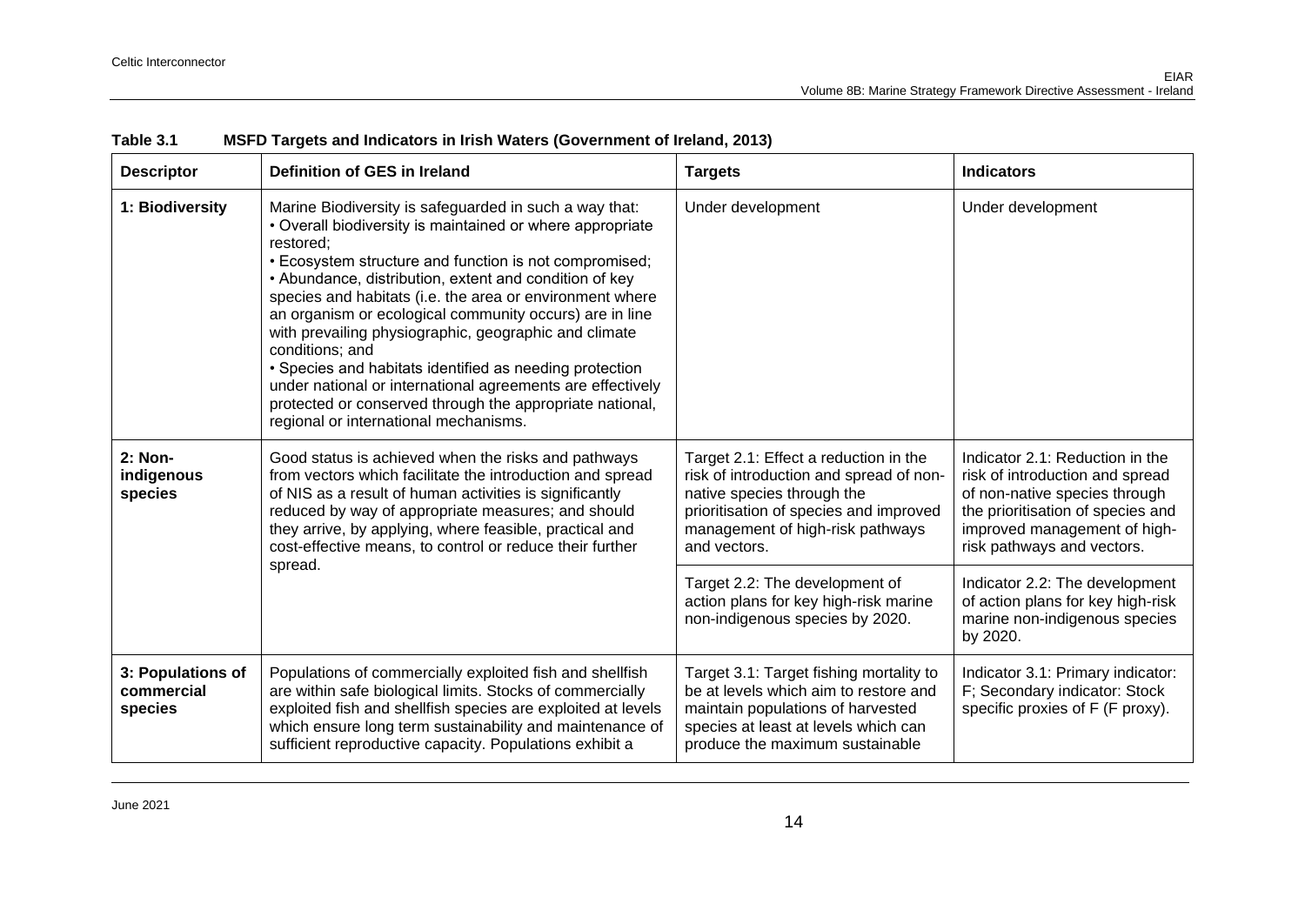| <b>Descriptor</b>                          | Definition of GES in Ireland                                                                                                                                                                                                                                                                                                                                                                                                                                                          | <b>Targets</b>                                                                                                                                                                                                                                                                                                                                                                                                                                     | <b>Indicators</b>                                                                                      |
|--------------------------------------------|---------------------------------------------------------------------------------------------------------------------------------------------------------------------------------------------------------------------------------------------------------------------------------------------------------------------------------------------------------------------------------------------------------------------------------------------------------------------------------------|----------------------------------------------------------------------------------------------------------------------------------------------------------------------------------------------------------------------------------------------------------------------------------------------------------------------------------------------------------------------------------------------------------------------------------------------------|--------------------------------------------------------------------------------------------------------|
|                                            | healthy composition with regard to age and size<br>distribution. Consistency to be maintained in accordance<br>with the progressing reform of the EU Common Fisheries<br>Policy.                                                                                                                                                                                                                                                                                                      | yield, by 2015, where possible.<br>Where stocks are managed within an<br>agreed management plan, which is<br>consistent with MSY in the long term,<br>target fishing mortality as specified by<br>the management plan should be<br>adhered to.                                                                                                                                                                                                     |                                                                                                        |
|                                            |                                                                                                                                                                                                                                                                                                                                                                                                                                                                                       | Target 3.2: Target fishing mortality to<br>be at levels which aim to restore and<br>maintain populations of harvested<br>species at least at levels which can<br>produce the maximum sustainable<br>yield, by 2020, for all stocks. Where<br>stocks are managed within an agreed<br>management plan, which is<br>consistent with MSY in the long term,<br>target fishing mortality as specified by<br>the management plan should be<br>adhered to. | Indicator 3.2: Primary indicator:<br>F; Secondary indicator: Stock<br>specific proxies of F (F proxy). |
| 3: Populations of<br>commercial<br>species | Populations of commercially exploited fish and shellfish<br>are within safe biological limits. Stocks of commercially<br>exploited fish and shellfish species are exploited at levels<br>which ensure long term sustainability and maintenance of<br>sufficient reproductive capacity. Populations exhibit a<br>healthy composition with regard to age and size<br>distribution. Consistency to be maintained in accordance<br>with the progressing reform of the EU Common Fisheries | Target 3.3: Spawning Stock Biomass<br>(SSB) should be within the range of<br>biomasses which would be expected<br>under fishing mortality equal to or<br>below FMSY in the medium to long<br>term and incorporate scientific<br>uncertainty and natural variability.                                                                                                                                                                               | Indicator 3.3: Primary Indicator:<br>SSB; Secondary indicator:<br>Biomass indices.                     |
|                                            | Policy.                                                                                                                                                                                                                                                                                                                                                                                                                                                                               | Target 3.4: Size and age structure as<br>measured by selected indicators<br>reflect populations which are<br>sustainably fished in the medium to                                                                                                                                                                                                                                                                                                   | Indicator 3.4: Proportion of fish<br>larger than the mean size of first<br>sexual maturation.          |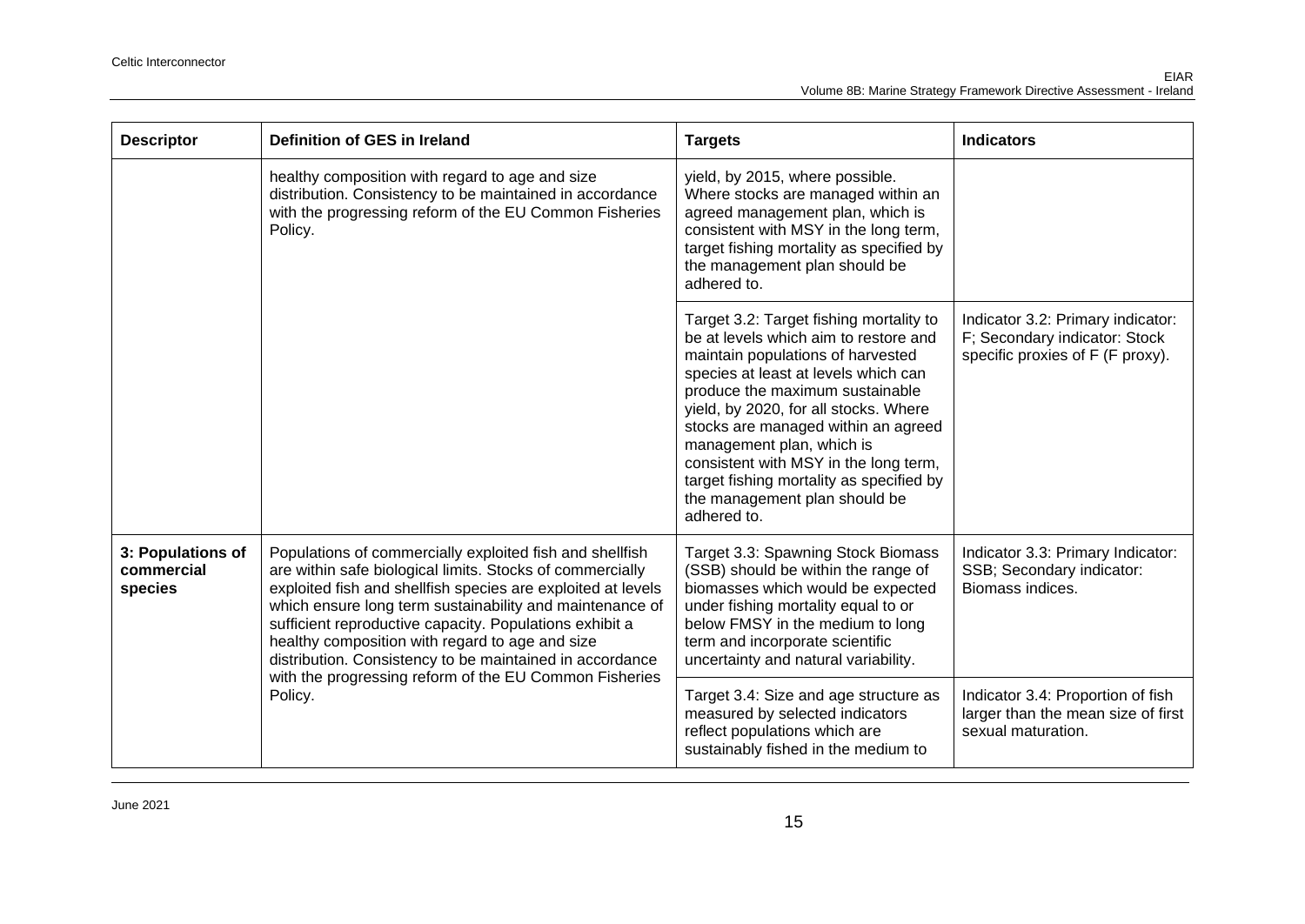| <b>Descriptor</b>                | Definition of GES in Ireland                                                                                                                                                                                                                                                                                                                                                                                                                                                                                                                                                                                                                                       | <b>Targets</b>                                                                                                                                                                                                                                                                                                                                                                               | <b>Indicators</b>                                                                                                                                                                                               |
|----------------------------------|--------------------------------------------------------------------------------------------------------------------------------------------------------------------------------------------------------------------------------------------------------------------------------------------------------------------------------------------------------------------------------------------------------------------------------------------------------------------------------------------------------------------------------------------------------------------------------------------------------------------------------------------------------------------|----------------------------------------------------------------------------------------------------------------------------------------------------------------------------------------------------------------------------------------------------------------------------------------------------------------------------------------------------------------------------------------------|-----------------------------------------------------------------------------------------------------------------------------------------------------------------------------------------------------------------|
|                                  |                                                                                                                                                                                                                                                                                                                                                                                                                                                                                                                                                                                                                                                                    | long term and incorporate scientific<br>uncertainty and natural variability.                                                                                                                                                                                                                                                                                                                 | 95% percentile of the fish length<br>distribution observed in<br>research vessel surveys.<br>Size at first sexual maturation,<br>which may reflect extent of<br>undesirable genetic effects of<br>exploitation. |
| 4: Food web<br><b>structures</b> | Marine food webs are safeguarded in such a way that:<br>• Abundance, distribution, extent and condition of key<br>species is in line with prevailing physiographic,<br>geographic and climate conditions or are indicative of<br>sustainable exploitation;<br>• Age and size structure of key species is in line with<br>prevailing physiographic, geographic and climate<br>conditions or are indicative of sustainable exploitation;<br>and<br>• Vulnerable (long-lived, slowly reproducing) species<br>populations are maintained in line with prevailing<br>physiographic, geographic and climate conditions or are<br>indicative of sustainable exploitation. | Under development                                                                                                                                                                                                                                                                                                                                                                            | Under development                                                                                                                                                                                               |
| 5: Eutrophication                | Human induced eutrophication is minimised and nutrient<br>levels do not cause an accelerated growth of algae or<br>higher forms of plant life to produce an undesirable<br>disturbance to the balance of organisms present in the<br>water and to the quality of the water concerned.                                                                                                                                                                                                                                                                                                                                                                              | Target 5.1: Winter dissolved inorganic<br>nitrogen and phosphorus<br>concentration should not exceed the<br><b>Environmental Quality Standard laid</b><br>down in national legislation<br>implementing the Water Framework<br>Directive (SI 272 of 2009) and the<br>corresponding area specific<br>assessment levels used by Ireland in<br>the application of the OSPAR<br>Common Procedure. | Indicator 5.1: Nutrient<br>concentration in the water<br>column.                                                                                                                                                |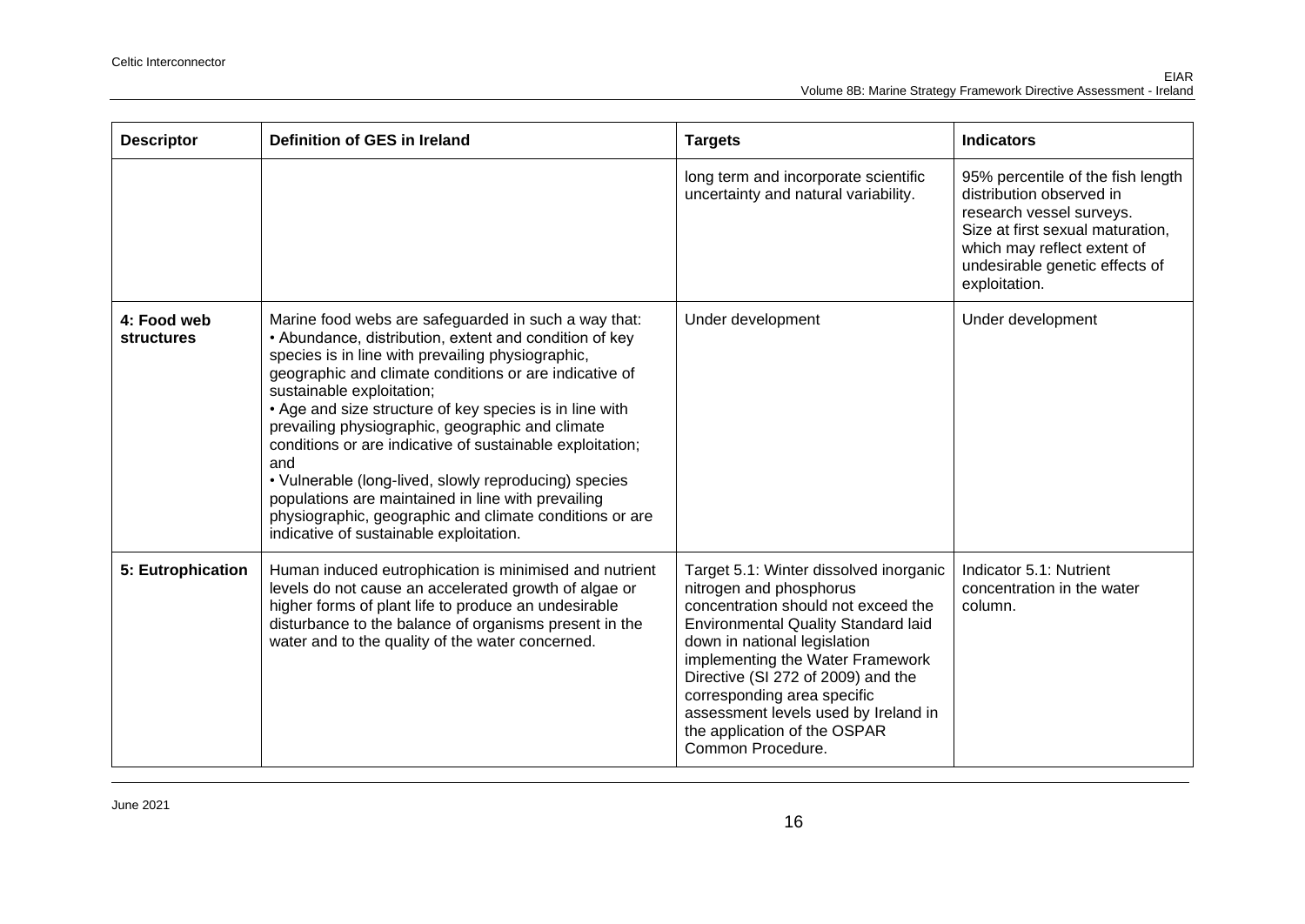| <b>Descriptor</b> | Definition of GES in Ireland | <b>Targets</b>                                                                                                                                                                                                                                                                                                                              | <b>Indicators</b>                                                                             |
|-------------------|------------------------------|---------------------------------------------------------------------------------------------------------------------------------------------------------------------------------------------------------------------------------------------------------------------------------------------------------------------------------------------|-----------------------------------------------------------------------------------------------|
|                   |                              | Target 5.2: Winter nutrient ratios<br>should not exceed area-specific<br>assessment levels used by Ireland in<br>the application of the OSPAR<br>Common Procedure. (e.g., winter<br>nitrogen phosphorus ratio should be<br>less than 24). This target is valid for<br>offshore waters (salinity greater than<br>$34.5$ ).                   | Indicator 5.2: Nutrient ratios<br>(silica, nitrogen and<br>phosphorus), where<br>appropriate. |
|                   |                              | Target 5.3: Median and 90%ile<br>chlorophyll levels in Water<br>Framework Directive defined coastal<br>water bodies should not exceed the<br><b>Environmental Quality Standards laid</b><br>down in national legislation<br>implementing the Water Framework<br>Directive (SI 272 of 2009).                                                 | Indicator 5.3: Chlorophyll<br>concentration in the water<br>column.                           |
|                   |                              | Target 5.4: The abundance and<br>extent of opportunistic macroalgae for<br>Water Framework Directive defined<br>coastal waters should be consistent<br>with the achievement of the<br>environmental objectives of the Water<br>Framework Directive as specified in<br>national legislation implementing that<br>Directive (SI 272 of 2009). | Indicator 5.4: Abundance of<br>opportunistic macroalgae.                                      |
|                   |                              | Target 5.5: The frequency and<br>abundance of phytoplankton blooms                                                                                                                                                                                                                                                                          | Indicator 5.5: Species shift in<br>floristic composition such as                              |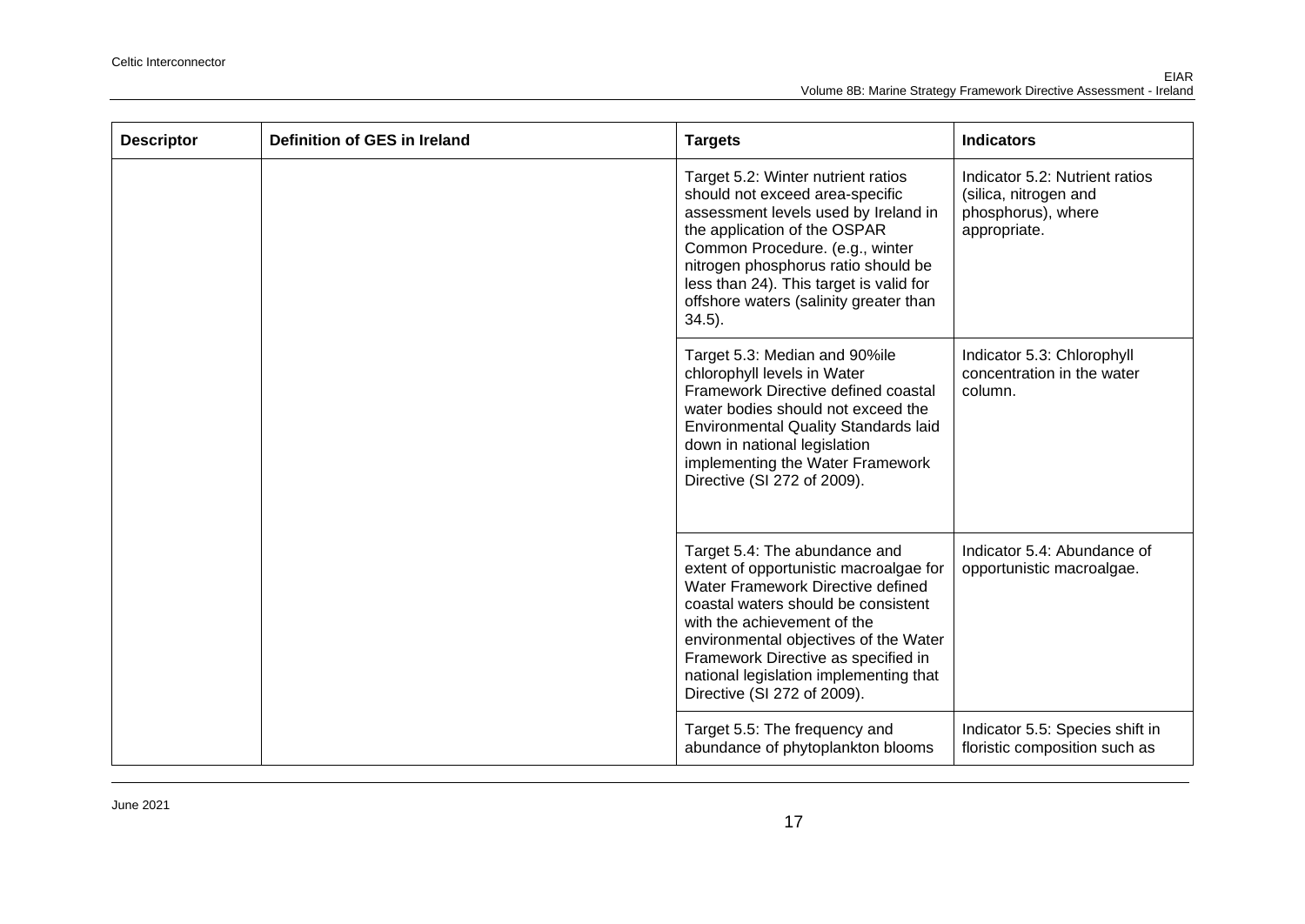| <b>Descriptor</b> | Definition of GES in Ireland | <b>Targets</b>                                                                                                                                                                                                                                                                                                                                       | <b>Indicators</b>                                                                                                                                                             |
|-------------------|------------------------------|------------------------------------------------------------------------------------------------------------------------------------------------------------------------------------------------------------------------------------------------------------------------------------------------------------------------------------------------------|-------------------------------------------------------------------------------------------------------------------------------------------------------------------------------|
|                   |                              | in Water Framework Directive coastal<br>water bodies should be consistent<br>with the achievement of the<br>environmental objectives of the Water<br>Framework Directive as specified in<br>national legislation implementing the<br>Directive (SI 272 of 2009).                                                                                     | diatom to flagellate ratio,<br>benthic to pelagic shifts, as well<br>as bloom events of<br>nuisance/toxic algae blooms<br>(e.g. cyanobacteria) caused by<br>human activities. |
|                   |                              | Target 5.6: The composition of<br>perennial macroalgae in Water<br>Framework Directive defined coastal<br>waters should be consistent with the<br>achievement of the environmental<br>objectives of the Water Framework<br>Directive as laid down in national<br>legislation implementing that Directive<br>(SI 272 of 2009).                        | Indicator 5.6: Abundance of<br>perennial seaweeds.                                                                                                                            |
|                   |                              | Target 5.7: The abundance and<br>species composition of intertidal<br>seagrasses in Water Framework<br>Directive defined coastal waters<br>should be consistent with the<br>achievement of the environmental<br>objectives of the Water Framework<br>Directive as laid down in national<br>legislation implementing that Directive<br>(SI 272 2009). | Indicator 5.7: Abundance of<br>seagrasses.                                                                                                                                    |
|                   |                              | Target 5.8: For Water Framework<br>Directive defined coastal water<br>bodies, dissolved oxygen saturation<br>should be consistent with the                                                                                                                                                                                                           | Indicator 5.8: Dissolved oxygen,<br>i.e. changes due to increased<br>organic matter decomposition<br>and size of the area concerned.                                          |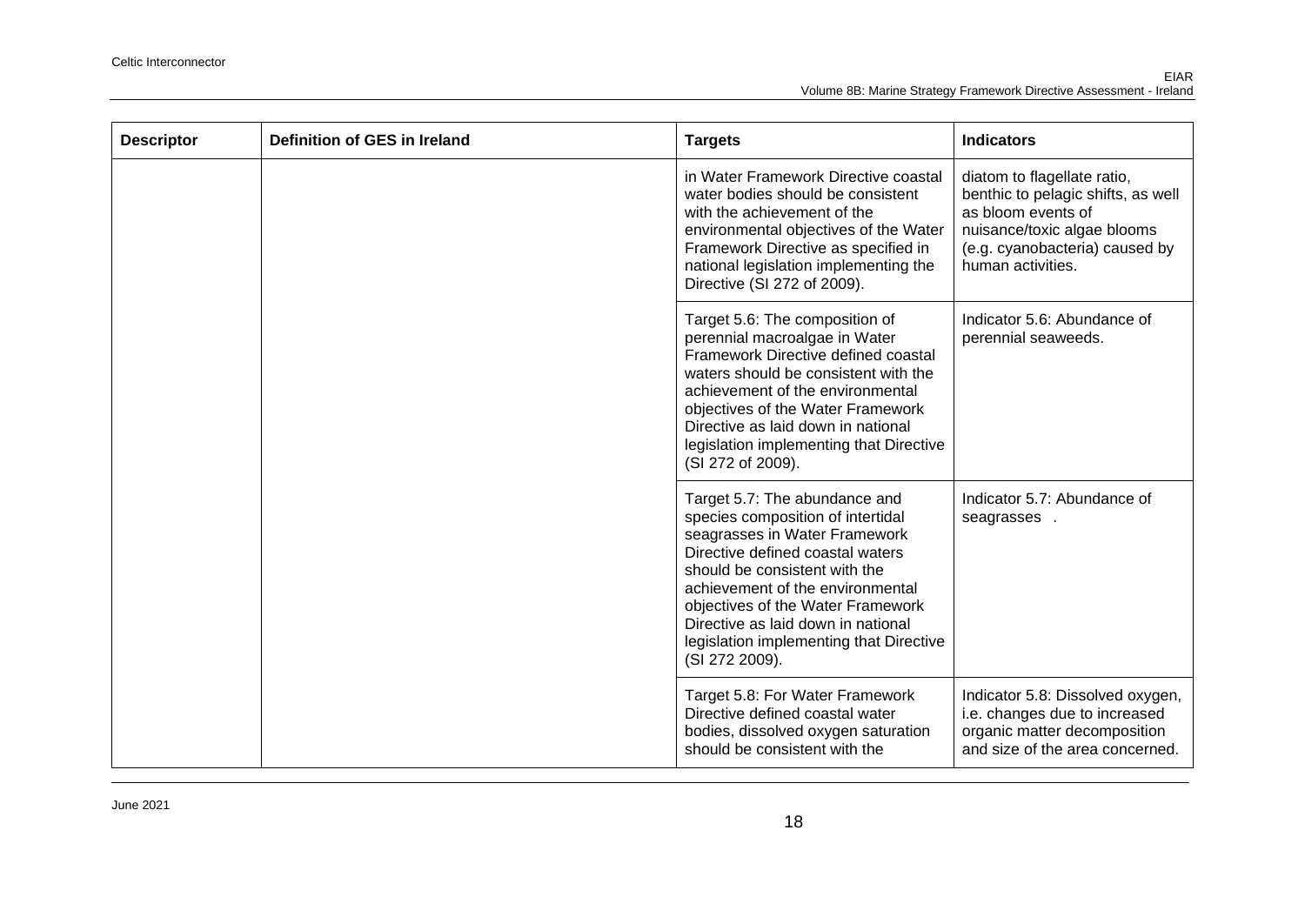| <b>Descriptor</b>                | Definition of GES in Ireland                                                                                                                                                                                                                                                                                                                                                                                                                                                                                                                                                                                                                                                   | <b>Targets</b>                                                                                                                                                                                                                                                                                                                                                   | <b>Indicators</b>                                                                                                                                                                                                                                          |
|----------------------------------|--------------------------------------------------------------------------------------------------------------------------------------------------------------------------------------------------------------------------------------------------------------------------------------------------------------------------------------------------------------------------------------------------------------------------------------------------------------------------------------------------------------------------------------------------------------------------------------------------------------------------------------------------------------------------------|------------------------------------------------------------------------------------------------------------------------------------------------------------------------------------------------------------------------------------------------------------------------------------------------------------------------------------------------------------------|------------------------------------------------------------------------------------------------------------------------------------------------------------------------------------------------------------------------------------------------------------|
|                                  |                                                                                                                                                                                                                                                                                                                                                                                                                                                                                                                                                                                                                                                                                | environmental quality standard<br>specified in national legislation<br>implementing the Water Framework<br>Directive (SI 272 of 2009), except in<br>the case of seasonally stratified<br>waters, where the dissolved oxygen<br>concentration (as a 5%ile) in bottom<br>water should remain above area<br>specific assessment levels (e.g. 5.0<br>to $6.0$ mg/l). |                                                                                                                                                                                                                                                            |
| 6: Sea floor<br>integrity        | Sea-floor integrity is safeguarded in such a way that:<br>• The extent and diversity of sea-floor habitats is<br>maintained in line with prevailing physiographic,<br>geographic and climate conditions;<br>• Sea-floor habitats (physically and structurally) are<br>sufficiently productive and extensive to support natural<br>functionality and a healthy and sustainable ecosystem for<br>the long term; and<br>• Sea-floor habitats and their constituent species<br>identified as needing protection under national or<br>international agreements are effectively protected or<br>conserved through the appropriate national, regional or<br>international mechanisms. | Under development                                                                                                                                                                                                                                                                                                                                                | Under development                                                                                                                                                                                                                                          |
| 7: Alterations to<br>hydrography | Good status is achieved when the nature and scale of<br>any permanent changes (individual and cumulative) to the<br>prevailing hydrographical conditions, resulting from large-<br>scale anthropogenic activities such as coastal defence<br>works, damming of large rivers, land reclamation projects,<br>and structures in open and coastal sea such as wind<br>farms, ocean energy device arrays and large scale<br>aquaculture facilities, do not lead to significant long-term                                                                                                                                                                                            | Target 7.1: All developments that<br>may give rise to significant permanent<br>changes in the hydrological regime of<br>currents, waves, or sediments must<br>comply with existing regulatory<br>regimes and guidance should be<br>followed to ensure that regulatory<br>assessments are undertaken in a way                                                     | Indicator 7.1: All developments<br>that may give rise to significant<br>permanent changes in the<br>hydrographical regime of<br>currents, waves, or sediments<br>must comply with the existing<br>regulatory regimes and<br>guidance should be followed to |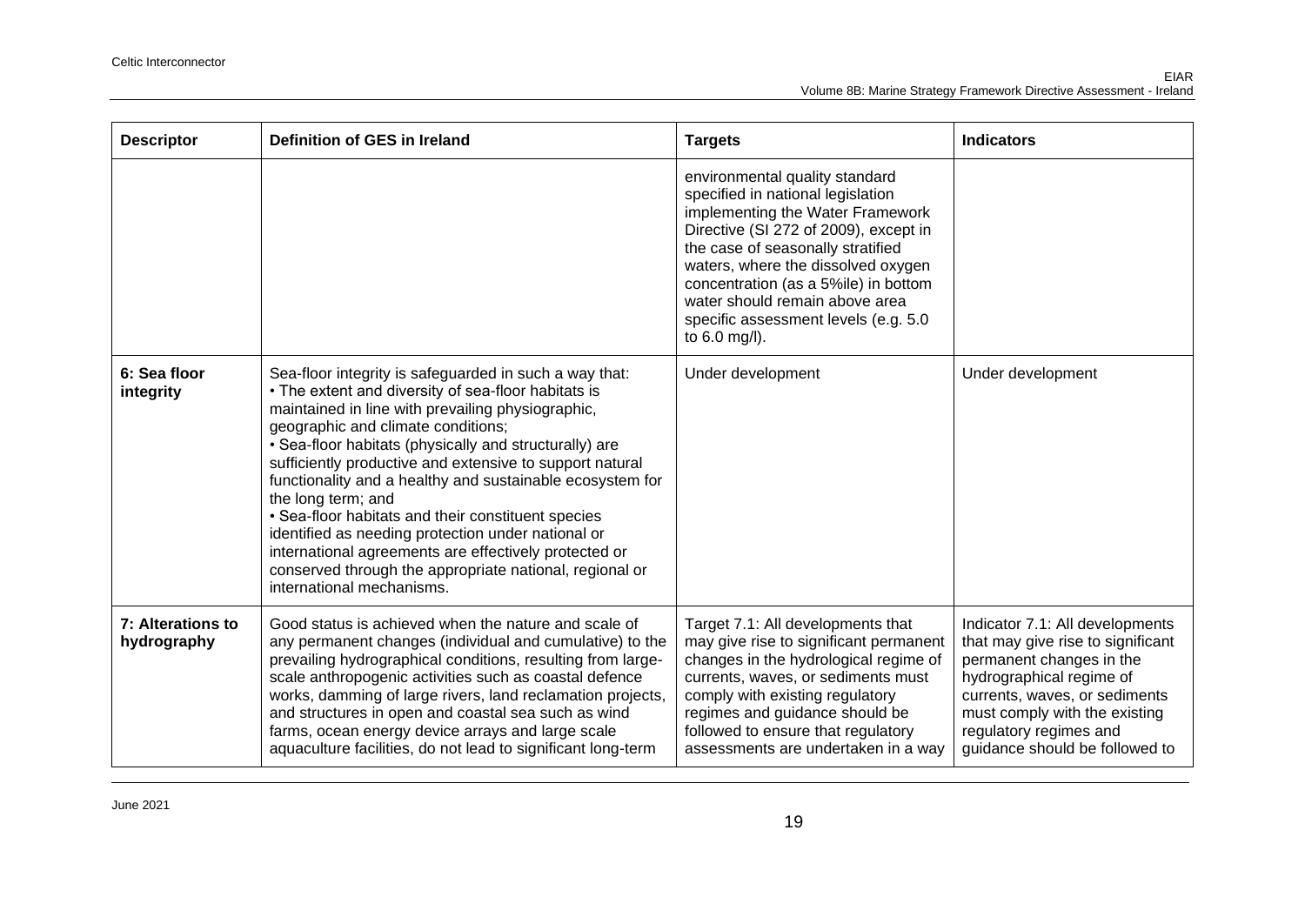| <b>Descriptor</b> | Definition of GES in Ireland                                                                                                                                                                                                        | <b>Targets</b>                                                                                                                                                                                                                                                                                                                                                                                                                                                                                                                                                | <b>Indicators</b>                                                                                                                                                                                                                                         |
|-------------------|-------------------------------------------------------------------------------------------------------------------------------------------------------------------------------------------------------------------------------------|---------------------------------------------------------------------------------------------------------------------------------------------------------------------------------------------------------------------------------------------------------------------------------------------------------------------------------------------------------------------------------------------------------------------------------------------------------------------------------------------------------------------------------------------------------------|-----------------------------------------------------------------------------------------------------------------------------------------------------------------------------------------------------------------------------------------------------------|
|                   | impacts on marine ecosystems, in particular those<br>biological components considered under Descriptors, 1, 4<br>and 6.                                                                                                             | that ensures the full consideration of<br>any potential impacts, including<br>cumulative effects at the most<br>appropriate spatial scales to ensure<br>that GES is not compromised.                                                                                                                                                                                                                                                                                                                                                                          | ensure that regulatory<br>assessments are undertaken in<br>a way that ensures the full<br>consideration of any potential<br>impacts, including cumulative<br>effects at the most appropriate<br>spatial scales, to ensure that<br>GES is not compromised. |
| 8: Contaminants   | Concentrations of contaminants in the marine<br>environment (i.e. in water, sediment and biota) are within<br>agreed levels and adverse effects on organisms,<br>populations, communities and biological processes do not<br>occur. | Target 8.1: Concentrations of<br>selected substances identified within<br>relevant legislation and under<br>international obligations as relevant<br>for the protection of the marine<br>environment are within agreed levels<br>at which adverse effects are unlikely<br>to occur (e.g. are less than the<br><b>Environmental Quality Standards</b><br>applied within Water Framework<br>Directive (2000/60EC) and<br><b>Environmental Assessment Criteria</b><br>applied within OSPAR) and<br>concentrations are not increasing for<br>the Assessment Area. | Indicator 8.1: Concentrations of<br>contaminants in marine<br>compartments (water, sediment<br>or biota as appropriate).                                                                                                                                  |
|                   |                                                                                                                                                                                                                                     | Target 8.2: The degree of biological<br>or ecological effects that can be<br>specifically attributed to contaminants<br>is below the agreed OSPAR criteria.<br>At present, this is limited to evaluation<br>of reproductive impairment in marine<br>gastropods associated with tributyltin<br>$(TBT)$ .                                                                                                                                                                                                                                                       | Indicator 8.2: Reproductive<br>effects of TBT in marine<br>gastropods.                                                                                                                                                                                    |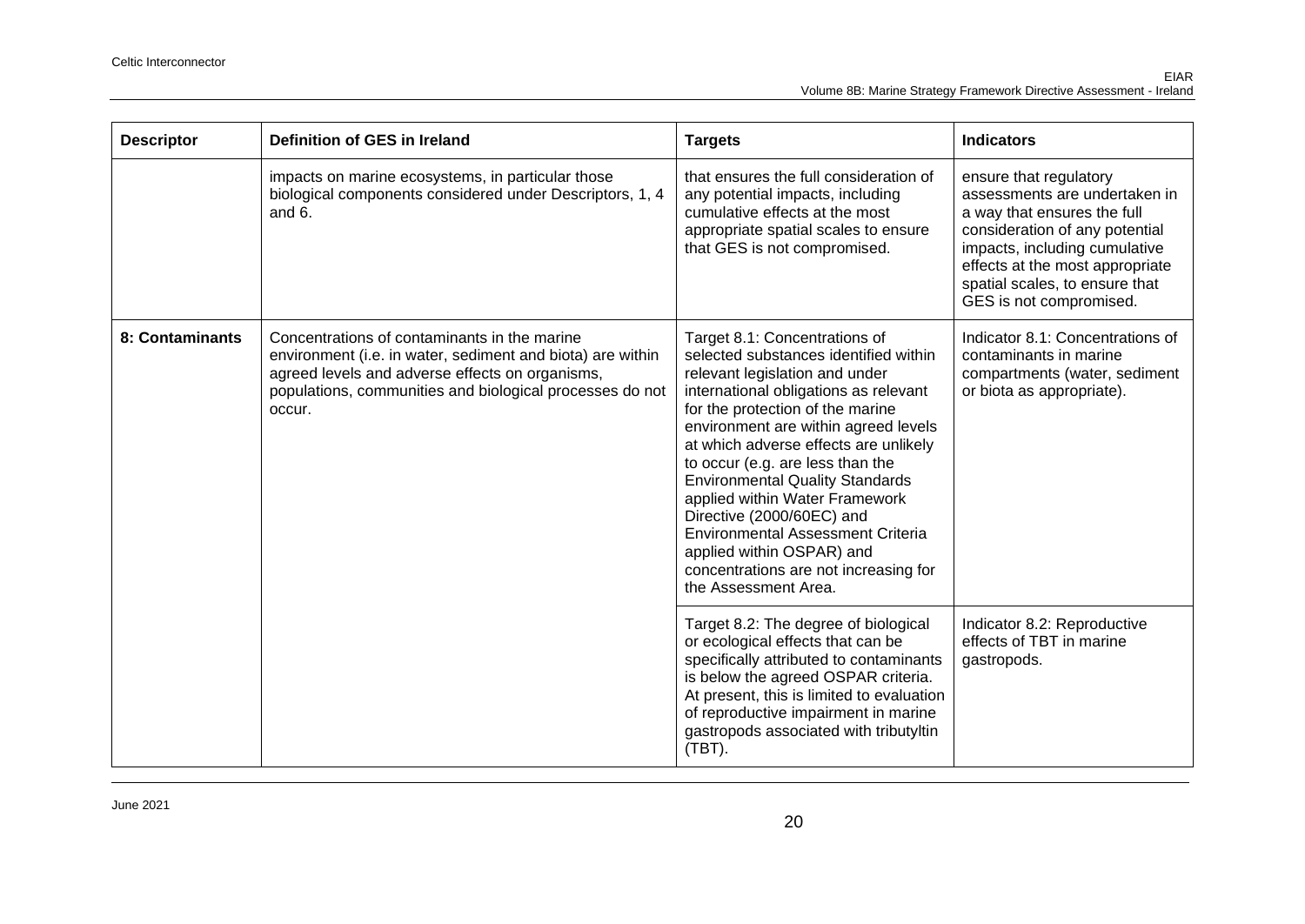| <b>Descriptor</b>           | Definition of GES in Ireland                                                                                                                                                                                                                                                                                                                                                                                                                                                                                                                                                                                                                                                                                                                            | <b>Targets</b>                                                                                                                                                                                                                                                                         | <b>Indicators</b>                                                                                                                                                                                                                                                                                                                                                      |
|-----------------------------|---------------------------------------------------------------------------------------------------------------------------------------------------------------------------------------------------------------------------------------------------------------------------------------------------------------------------------------------------------------------------------------------------------------------------------------------------------------------------------------------------------------------------------------------------------------------------------------------------------------------------------------------------------------------------------------------------------------------------------------------------------|----------------------------------------------------------------------------------------------------------------------------------------------------------------------------------------------------------------------------------------------------------------------------------------|------------------------------------------------------------------------------------------------------------------------------------------------------------------------------------------------------------------------------------------------------------------------------------------------------------------------------------------------------------------------|
|                             |                                                                                                                                                                                                                                                                                                                                                                                                                                                                                                                                                                                                                                                                                                                                                         | Target 8.3: Occurrence and extent of<br>significant acute pollution events (e.g.<br>slicks resulting from spills of oil and<br>oil products or spills of chemicals)<br>and the impact on biota affected by<br>the pollution is minimised through<br>appropriate risk-based approaches. | Under development                                                                                                                                                                                                                                                                                                                                                      |
| 9: Sea food<br>contaminants | Concentrations of contaminants* in fish** and other<br>seafood caught or harvested in Irish seas for human<br>consumption do not exceed the relevant maximum levels<br>listed in EU Regulation 1881/2006 (as amended).                                                                                                                                                                                                                                                                                                                                                                                                                                                                                                                                  | Target 9.1: Concentrations of<br>contaminants in fish and shellfish<br>caught or harvested in Irish seas for<br>human consumption show a high rate<br>of compliance with maximum limits<br>listed in EU Regulation 1881/2006 (as<br>amended).                                          | Indicator 9.1: Concentrations of<br>contaminants in fish and<br>shellfish destined for human<br>consumption. Level of<br>compliance of contaminant<br>concentrations in fish and<br>shellfish destined for human<br>consumption with regulatory<br>limits as set in regulation (EC)<br>1881/2006 (as amended).                                                         |
| <b>10: Marine litter</b>    | The internationally agreed definition of marine litter,<br>developed by the United Nations Environment<br>Programme (UNEP, 2005) is: " any persistent,<br>manufactured or processed solid material discarded,<br>disposed of or abandoned in the marine and coastal<br>environment. Marine litter consists of items that have<br>been made or used by people and deliberately discarded<br>into the sea or rivers or on beaches; brought indirectly to<br>the sea with rivers, sewage, storm water or winds;<br>accidentally lost, including material lost at sea in bad<br>weather (fishing gear, cargo); or deliberately left by<br>people on beaches and shores." Marine litter is a problem<br>that can affect the seabed, the water column and the | Target 10.1: A reduction in the<br>number of visible litter items within<br>specific categories/types on<br>coastlines.                                                                                                                                                                | Indicator 10.1: The amount of<br>litter, and its degradation<br>products, on coastlines and in<br>the marine environment is<br>reducing over time and are at<br>levels which do not result in<br>harmful effects to the coastal or<br>marine environment.<br>Note: Degradation products of<br>litter include small plastic<br>particles and micro plastic<br>particles |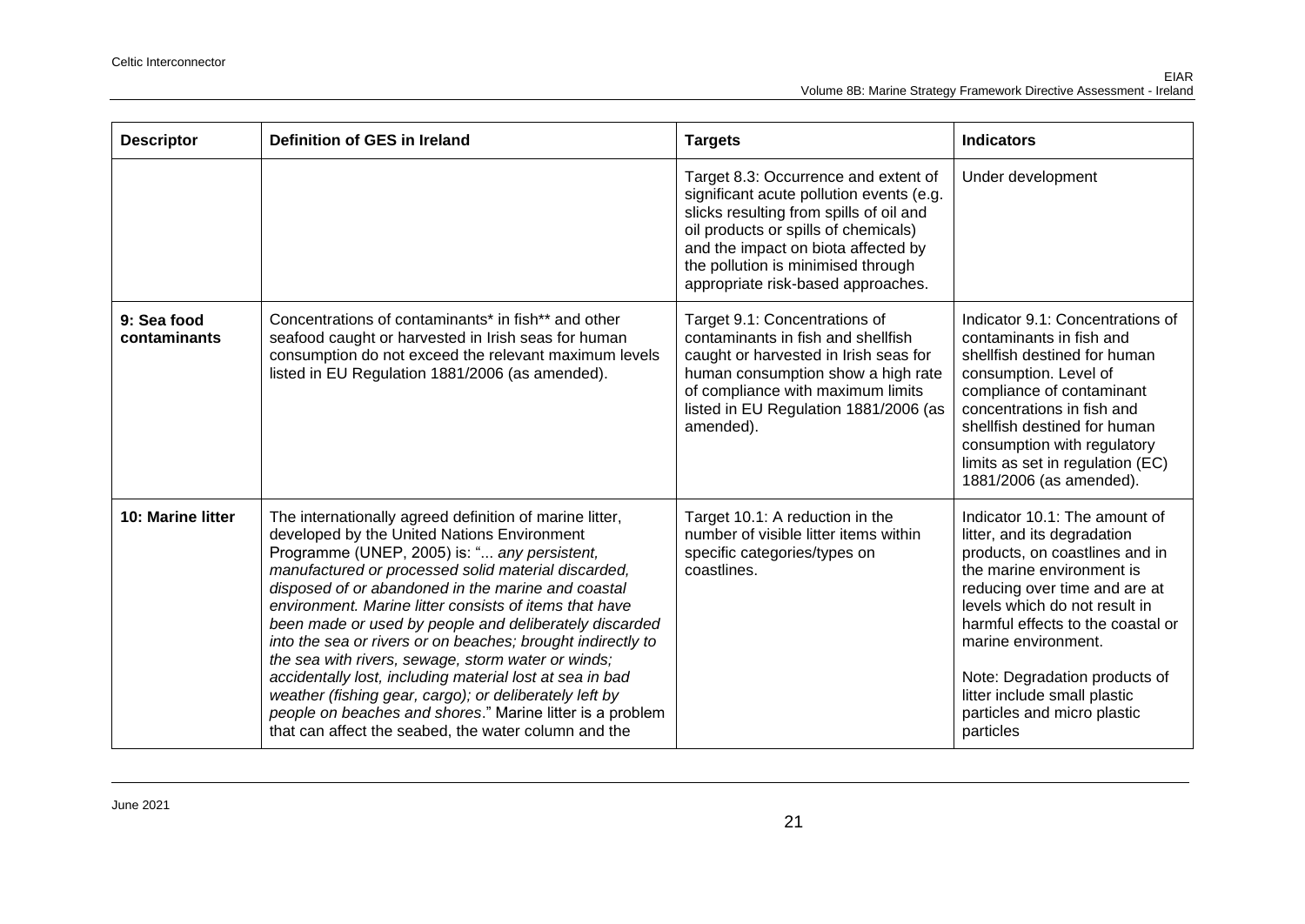| <b>Descriptor</b>       | Definition of GES in Ireland                                                                                                                                                                                                                                                                                                                                                                                                                                                                                                                                                                                                                                                                                                           | <b>Targets</b>                                                                   | <b>Indicators</b>                                                                                                           |
|-------------------------|----------------------------------------------------------------------------------------------------------------------------------------------------------------------------------------------------------------------------------------------------------------------------------------------------------------------------------------------------------------------------------------------------------------------------------------------------------------------------------------------------------------------------------------------------------------------------------------------------------------------------------------------------------------------------------------------------------------------------------------|----------------------------------------------------------------------------------|-----------------------------------------------------------------------------------------------------------------------------|
|                         | coastline. It can pose a risk to a wide range of marine<br>organisms such as seabirds, marine mammals and turtles<br>through ingestion and entanglement (OSPAR, 2010a).                                                                                                                                                                                                                                                                                                                                                                                                                                                                                                                                                                | Target 10.2: Reduced levels of litter<br>(plastic particles) in fulmar stomachs. | Indicator 10.2: Trends in the<br>amount and composition of litter<br>ingested by marine animals<br>(e.g. stomach analysis). |
| 11: Energy and<br>noise | Loud, low and mid frequency impulsive sounds and<br>continuous low frequency sounds introduced into the<br>marine environment through human activities do not have<br>adverse effects on marine ecosystems:<br>Human activities introducing loud, low and mid-frequency<br>impulsive sounds into the marine environment are<br>managed to the extent that no significant long-term<br>adverse effects are incurred at the population level, or<br>specifically to vulnerable / threatened species and key<br>functional groups.<br>Continuous low frequency sound inputs do not pose a<br>significant risk to marine life at the population level, or<br>specifically to vulnerable / threatened species and key<br>functional groups. | Under development                                                                | Under development                                                                                                           |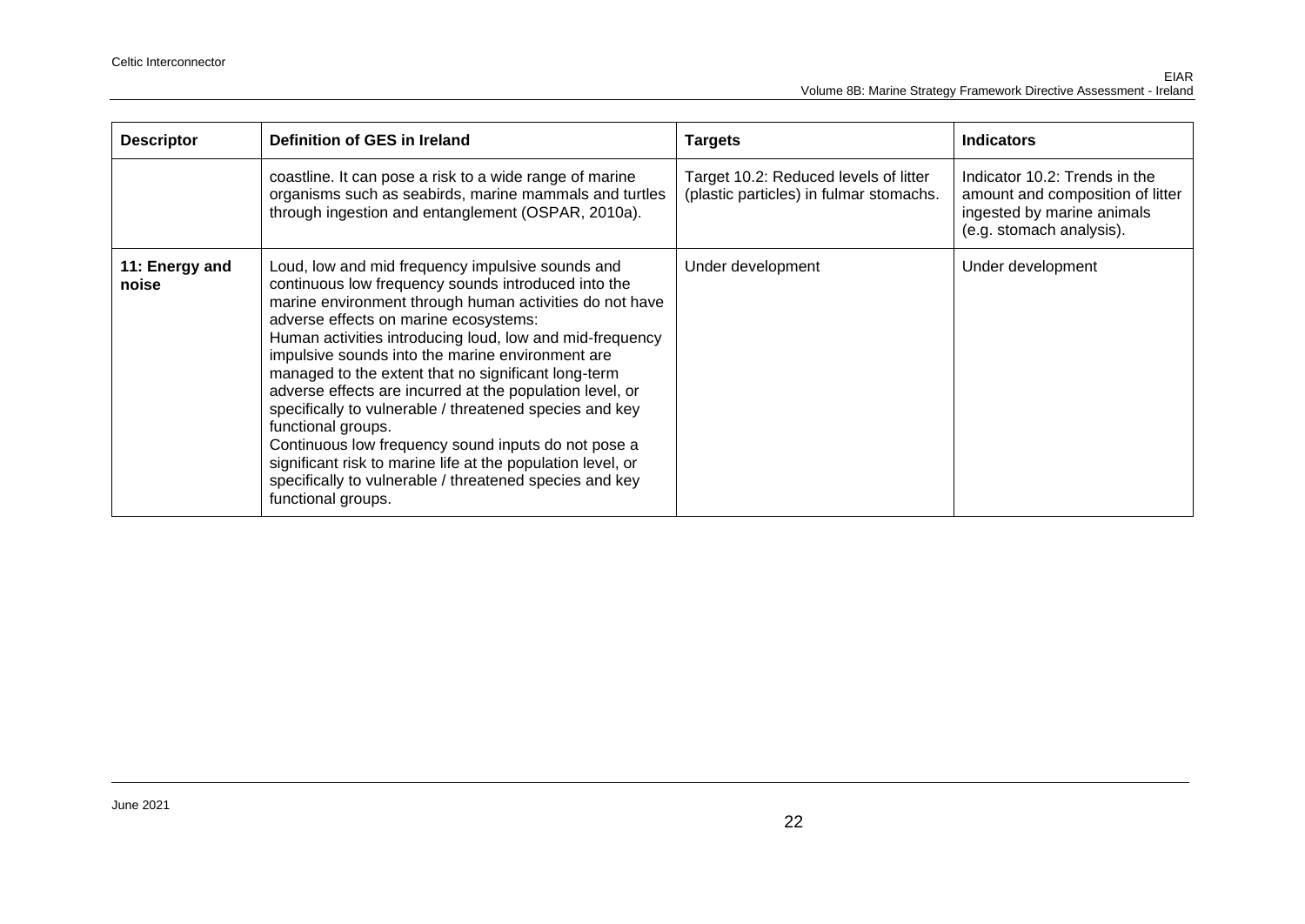# <span id="page-22-0"></span>**4 MSFD Assessment**

Table 4.1 identifies the potential effects of the Proposed Development as identified and assessed in the relevant chapter of the EIAR Volume 3D Part 2 (noting which EIAR chapter that provides the relevant detailed assessment associated with the Descriptor (e.g. Chapter 13: Biodiversity for Descriptor 1, Biodiversity) and relates them to the eleven MSFD Descriptors. Certain effects are notable against more than one MSFD Descriptor. It should be noted that potential effects listed are all those that could arise from activities associated with the Proposed Development, and do not take into consideration the implementation of any embedded or additional mitigation at this stage, or any level of impact assessment. Residual effects, taking into account such mitigation, are considered within the subsections for each Descriptor, below.

| Table 4.1           | Alignment of MSFD Descriptors against Activities from Proposed Development |  |
|---------------------|----------------------------------------------------------------------------|--|
| in Volume 3D Part 2 |                                                                            |  |

| <b>Relevant EIAR</b><br><b>Chapter</b> | Potential effects associated with the Proposed Development<br>as identified in the EIAR Volume 3D Part 2                                                   |
|----------------------------------------|------------------------------------------------------------------------------------------------------------------------------------------------------------|
| Chapter 13<br><b>Biodiversity</b>      | Release of hazardous substances through loss of chemicals /<br>fuels from installation vessels                                                             |
|                                        | Changes to behaviour of fish and shellfish species as a result of<br>electro-magnetic fields (EMF) emitted by the cable                                    |
|                                        | Changes in water quality through release of contaminants held<br>within marine and coastal sediments                                                       |
|                                        | Disturbance to, and loss of, intertidal and benthic habitats during<br>installation of cable / external cable protection (including through<br>smothering) |
|                                        | Disturbance to spawning and nursery grounds from installation<br>of cable / cable protection                                                               |
|                                        | Underwater noise disturbance to marine species in the intertidal<br>and subtidal zones                                                                     |
|                                        | Introduction of invasive and non-native species through<br>installation of cable / external cable protection                                               |
|                                        | Vessel noise during installation of cable / external cable<br>protection                                                                                   |
|                                        | Noise and vibration through use of subsea survey and<br>monitoring equipment (construction and operational phases)                                         |
|                                        | Noise and vibration as a result of cable installation activities<br>including sheet piling at the Landfall Interface Area                                  |
|                                        |                                                                                                                                                            |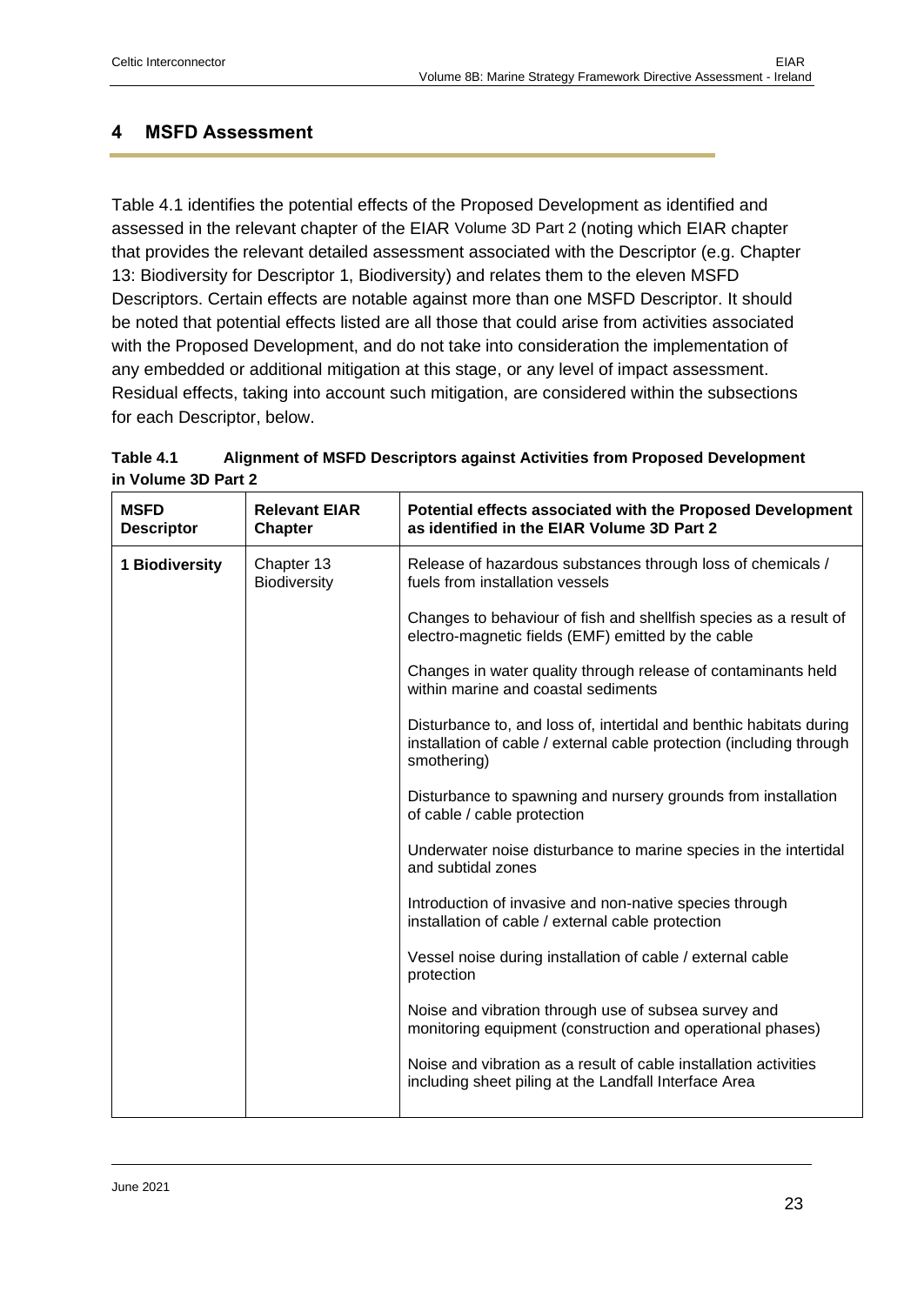| <b>MSFD</b><br><b>Descriptor</b>                 | <b>Relevant EIAR</b><br><b>Chapter</b> | Potential effects associated with the Proposed Development<br>as identified in the EIAR Volume 3D Part 2                                                   |
|--------------------------------------------------|----------------------------------------|------------------------------------------------------------------------------------------------------------------------------------------------------------|
|                                                  |                                        | Disturbance / injury / mortality to seals through interaction with<br>vessels                                                                              |
| 2 Non-<br>indigenous<br>species                  | Chapter 13<br>Biodiversity             | Introduction of invasive and non-native species through<br>installation of cable / external cable protection                                               |
| <b>3 Populations</b><br>of commercial<br>species | Chapter 19<br>Commercial<br>fisheries  | Changes to behaviour of fish and shellfish species as a result of<br>electro-magnetic fields (EMF) emitted by the cable                                    |
|                                                  |                                        | Changes in water quality through release of contaminants held<br>within marine and coastal sediments                                                       |
|                                                  |                                        | Disturbance to, and loss of, intertidal and benthic habitats during<br>installation of cable / external cable protection (including through<br>smothering) |
|                                                  |                                        | Disturbance to spawning and nursery grounds from installation<br>of cable / cable protection                                                               |
|                                                  |                                        | Introduction of invasive and non-native species through<br>installation of cable / external cable protection                                               |
|                                                  |                                        | Damage / disturbance to fishing grounds during installation of<br>cable / external cable protection                                                        |
| 4 Food web<br><b>structures</b>                  | Chapter 13<br>Biodiversity             | Release of hazardous substances through loss of chemicals /<br>fuels from installation vessels                                                             |
|                                                  |                                        | Changes to behaviour of fish and shellfish species as a result of<br>electro-magnetic fields (EMF) emitted by the cable                                    |
|                                                  |                                        | Changes in water quality through release of contaminants held<br>within marine and coastal sediments                                                       |
|                                                  |                                        | Disturbance to, and loss of, intertidal and benthic habitats during<br>installation of cable / external cable protection (including through<br>smothering) |
|                                                  |                                        | Disturbance to spawning and nursery grounds from installation<br>of cable / cable protection                                                               |
|                                                  |                                        | Underwater noise disturbance to marine species in the intertidal<br>and subtidal zones                                                                     |
|                                                  |                                        | Introduction of invasive and non-native species through<br>installation of cable / external cable protection                                               |
|                                                  |                                        | Vessel noise during installation of cable / external cable<br>protection                                                                                   |
|                                                  |                                        | Noise and vibration through use of subsea survey and<br>monitoring equipment (construction and operational phases)                                         |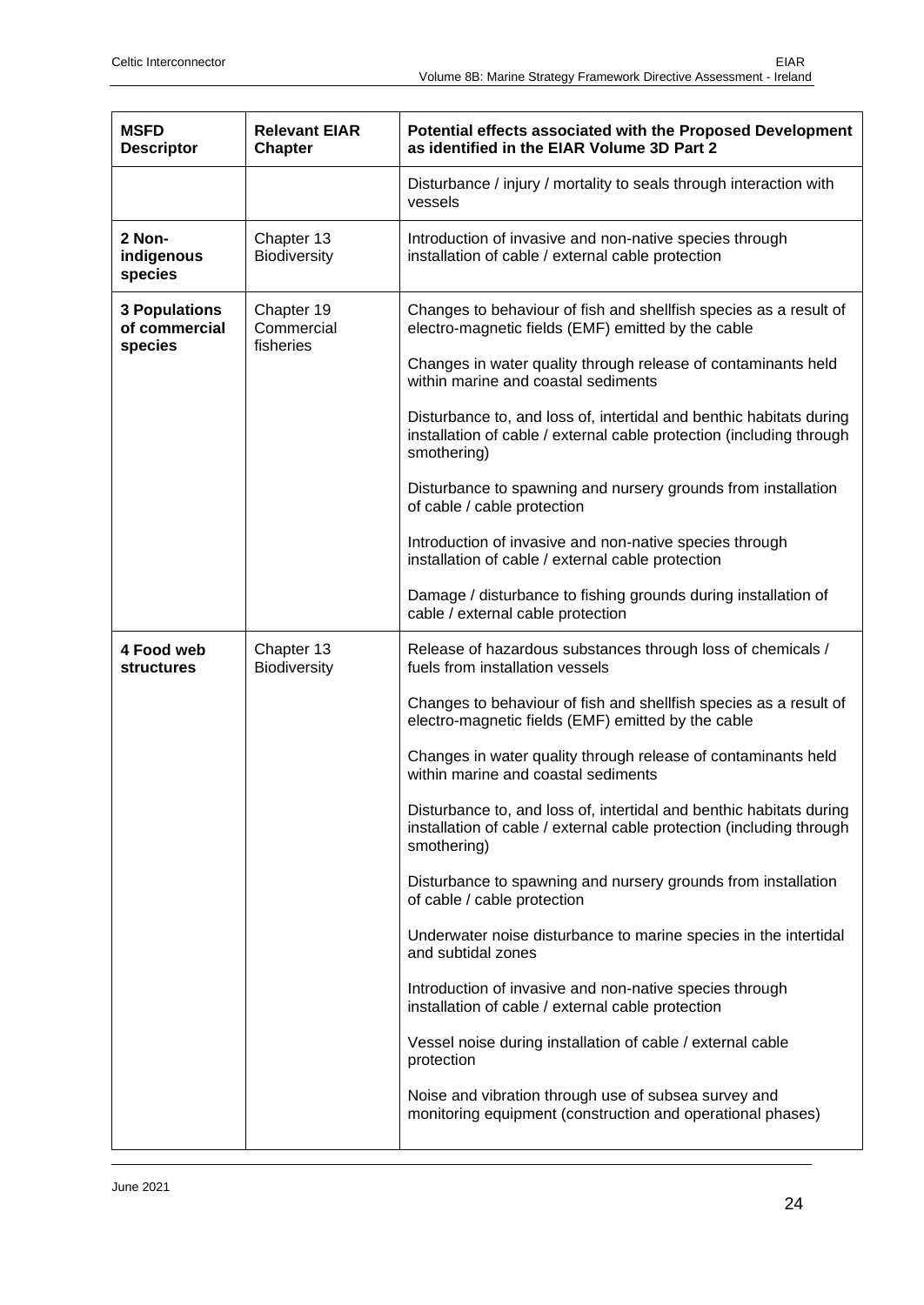| <b>MSFD</b><br><b>Descriptor</b>       | <b>Relevant EIAR</b><br><b>Chapter</b>                              | Potential effects associated with the Proposed Development<br>as identified in the EIAR Volume 3D Part 2                     |
|----------------------------------------|---------------------------------------------------------------------|------------------------------------------------------------------------------------------------------------------------------|
|                                        |                                                                     | Noise and vibration as a result of cable installation activities<br>including sheet piling on at the Landfall Interface Area |
|                                        |                                                                     | Disturbance / injury / mortality to seals through interaction with<br>vessels, including propeller duct collision            |
| 5<br><b>Eutrophication</b>             | Chapter 12 Water<br>quality                                         | Changes in water quality through release of contaminants held<br>within marine and coastal sediments                         |
| 6 Sea floor<br>integrity               | Chapter 11 Marine<br>physical processes                             | Disturbance to, and loss of, seabed features during installation of<br>cable / external cable protection                     |
|                                        |                                                                     | Changes to coastal erosion patterns due to installation works at<br>cable landfall                                           |
|                                        |                                                                     | Changes to bathymetry through placement of external cable<br>protection                                                      |
|                                        |                                                                     | Changes to local sediment dynamics through the presence of<br>external cable protection                                      |
| <b>7 Alterations to</b><br>hydrography | Chapter 11 Marine<br>physical processes                             | Disturbance to, and loss of, seabed features during installation of<br>cable / external cable protection                     |
|                                        |                                                                     | Changes to coastal erosion patterns due to installation works at<br>cable landfall                                           |
|                                        |                                                                     | Changes to bathymetry through placement of external cable<br>protection                                                      |
|                                        |                                                                     | Changes to local sediment dynamics through the presence of<br>external cable protection                                      |
| <b>8 Contaminants</b>                  | Chapter 10 Marine<br>sediment quality                               | Release of hazardous substances through loss of chemicals /<br>fuels from installation vessels                               |
|                                        |                                                                     | Changes in water quality through release of contaminants held<br>within marine and coastal sediments                         |
| 9 Sea food<br>contaminants             | Chapter 12 Water<br>quality                                         | Release of hazardous substances through loss of chemicals /<br>fuels from installation vessels                               |
|                                        |                                                                     | Changes in water quality through release of contaminants held<br>within marine and coastal sediments                         |
| 10 Marine litter                       | Chapter 16 Material<br>assets                                       | Release of marine litter from installation vessels                                                                           |
| 11 Energy and<br>noise                 | Chapter 13<br>Biodiversity and<br>Chapter 17 Noise<br>and vibration | Underwater noise disturbance to marine species in the intertidal<br>and subtidal zones                                       |
|                                        |                                                                     | Vessel noise during installation of cable / external cable<br>protection                                                     |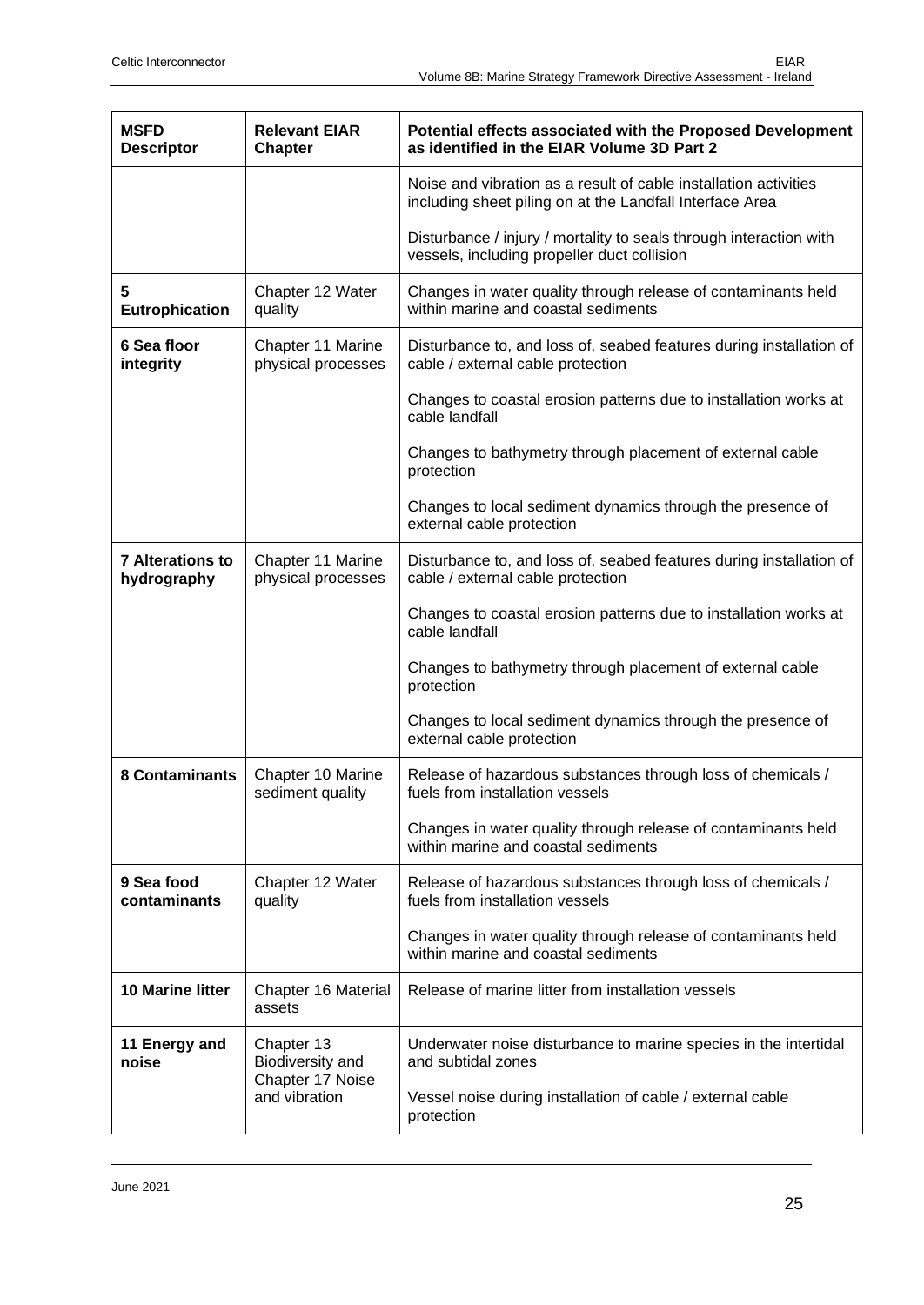| <b>MSFD</b>       | <b>Relevant EIAR</b> | Potential effects associated with the Proposed Development                                                                                                                                                                                         |
|-------------------|----------------------|----------------------------------------------------------------------------------------------------------------------------------------------------------------------------------------------------------------------------------------------------|
| <b>Descriptor</b> | <b>Chapter</b>       | as identified in the EIAR Volume 3D Part 2                                                                                                                                                                                                         |
|                   |                      | Noise and vibration through use of subsea survey and<br>monitoring equipment (construction and operational phases)<br>Noise and vibration as a result of cable installation activities<br>including sheet piling on at the Landfall Interface Area |

The following section considers the current MSFD status of marine waters in Ireland, the relevant MSFD targets and indicators for each MSFD Descriptor and relates the potential for the effects identified in the EIAR to influence whether GES will be achieved or maintained. The characteristics for GES determined by Ireland, as described in Ireland's Marine Strategy Framework Directive Article 19 Report, Initial Assessment, GES and Targets and Indicators (Marine Institute, 2013) in respect of each MSFD Descriptor are presented under each subheading.

#### <span id="page-25-0"></span>**4.1 Descriptor 1: Biodiversity**

GES for Descriptor 1 in Ireland seeks to safeguard, maintain and restore marine biodiversity, to protect ecosystem structures and maintain healthy population dynamics. Associated targets and indicators for Descriptor 1 are currently under development in Ireland. It is therefore not possible to directly assess activities of the Proposed Development against the targets and indicators for Descriptor 1.

Volume 3D Part 2 EIAR for Ireland Offshore (Specialist Chapters) – Chapter 13: Biodiversity, reports upon the route of the Proposed Development in relation to marine habitats. The interconnector cable route was designed to avoid passing through any environmentally sensitive or designated habitats. However, while the majority of habitats that occur along the route may be categorised as low value/importance, their disturbance or loss still has the potential to affect the wider benthic and intertidal communities. As a worst-case scenario, it was assumed for the EIAR that all habitats and species present within the area affected by cable installation will be permanently lost, with mixed sediment, and sand-based sediment habitats being those primarily affected.

Although recolonisation rates of sedimentary environments can vary widely, trenches formed through installation will be back-filled, through a combination of installation technique and natural backfill by surrounding sediment. As the areas adjacent to the works will be undisturbed areas of similar habitats, existing biodiversity will be immediately present to recolonise over time. As a result of this, effects have been assessed to be of low magnitude, and not significant.

In the absence of specific targets and indicators but with consideration of the non-significant findings of the EIAR, the Proposed Development is unlikely to influence the ability of Ireland to maintain GES for Descriptor 1.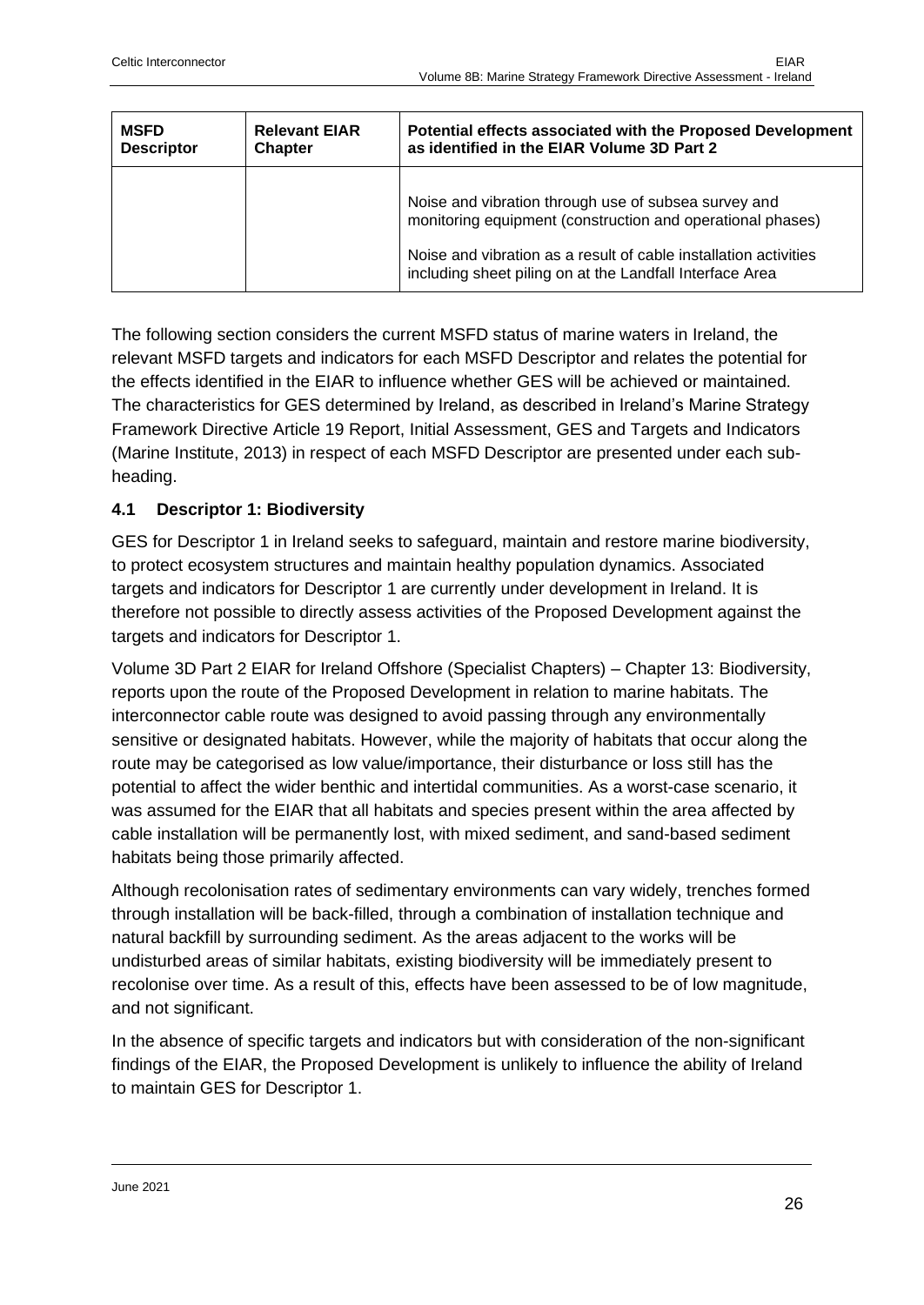#### <span id="page-26-0"></span>**4.2 Descriptor 2: Non-indigenous species**

GES for Descriptor 2 in Ireland requires the implementation of appropriate measures to reduce the vectors that act as pathways for the introduction and spread of non-indigenous species. The EIAR identified that there is no credible pathway for non-indigenous species via activities associated with the Proposed Development. This is because the vessels used for the installation works will be from European providers and will adhere to the International Convention for the Control and Management of Ships Ballast Water & Sediments D-2 Standard (Ballast Water Performance standards). T Development therefore demonstrates good management practice as referred to in Indicator 2.1 and it is therefore unlikely that associated activities will influence Ireland's ability to achieve Target 2.1. Further, if rock is required to form external cable protection, this shall be sourced from certified quarries, with well-developed infrastructure, and suitably cleaned before placement.

Target 2.2 relates to the development of action plans for key high risk non-indigenous species. It is not the responsibility of the Proposed Development to develop these action plans and it is unlikely that activities will limit the ability of those responsible to meet this target.

The Proposed Development is therefore unlikely to influence the ability of Ireland to maintain GES for Descriptor 2.

#### <span id="page-26-1"></span>**4.3 Descriptor 3: Populations of commercial species**

GES for Descriptor 3 relates to the sustainable management of commercially exploited fish stocks, with targets and indicators relating to the specific management measures required to achieve this.

Targets 3.1 and 3.2 relates to the management of target fishing mortality through the implementation of stock management plans. The Proposed Development does not influence the development of stock management plans nor Ireland's ability to implement them.

Targets 3.3 and 3.4 relate to SSB and the size and age structure of commercial fish stock populations. Volume 3D Part 2 EIAR for Ireland Offshore (Specialist Chapters) – Chapter 19: Commercial Fisheries, concluded that the Proposed Development will not have any significant effects on commercial fishing activities though damage or disturbance to fishing grounds, displacement of fishing activities, the introduction of obstructions on the seabed, or from the presence of the interconnector cable itself. This included consideration of spawning and nursery grounds for commercial fish species. It is therefore unlikely that the Proposed Development will influence the ability of Ireland to meet these targets and it is also therefore unlikely that the Proposed Development will influence the ability of Ireland to achieve or maintain GES for Descriptor 3.

#### <span id="page-26-2"></span>**4.4 Descriptor 4: Food web structures**

GES for Descriptor 4 in Ireland seeks to safeguard food webs such that populations of key species, particularly those that are long-lived or that have slow fecundity, are maintained at healthy levels of abundancy and distribution in line with the prevailing natural environment. Associated targets and indicators for Descriptor 4 are currently under development in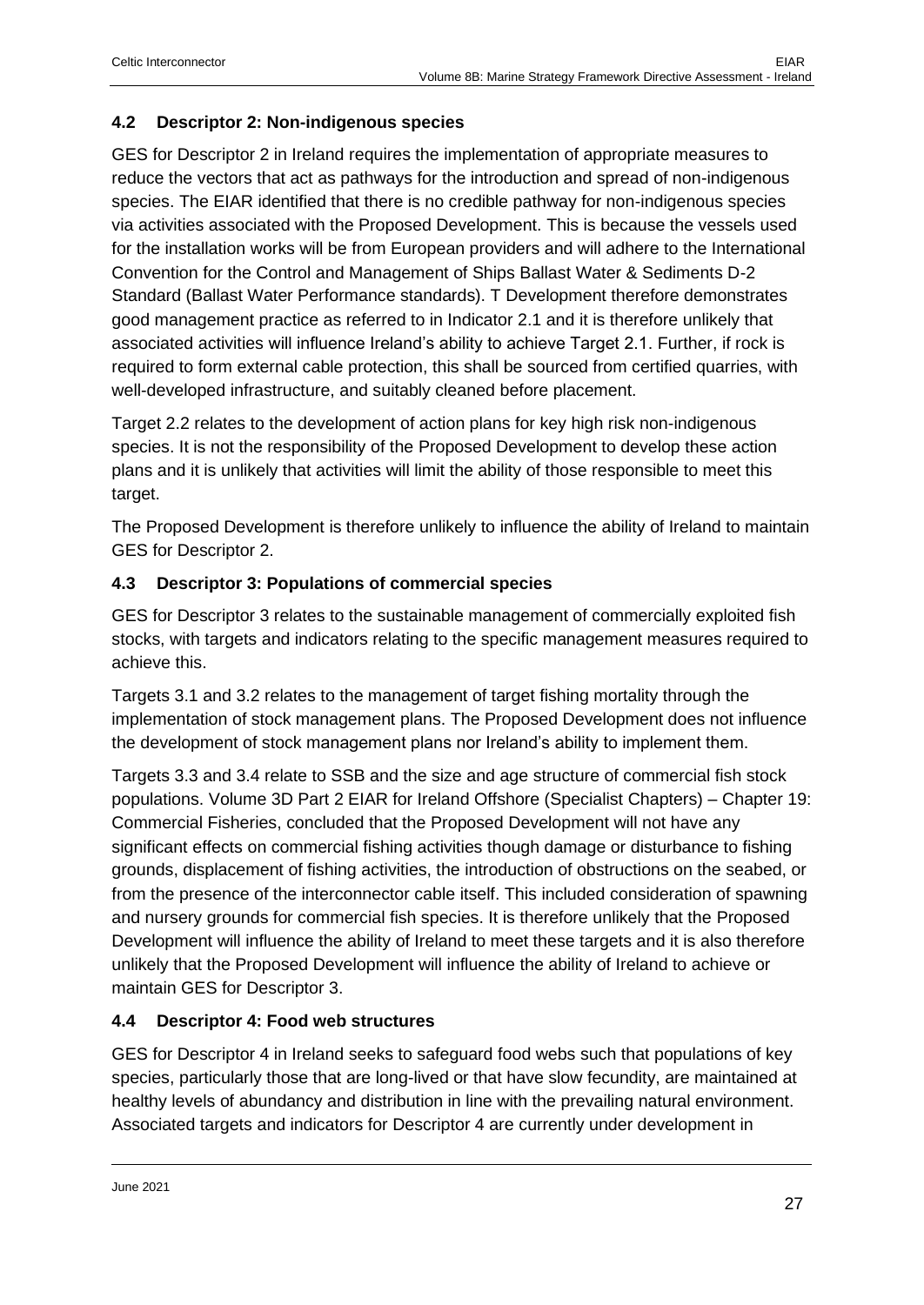Ireland. Furthermore, the status of food web structures in Ireland has not been concluded due to insufficient data. It is therefore not possible to directly assess activities associated with the Proposed Development against the targets and indicators for Descriptor 4.

As described in relation to Descriptor 1, Volume 3D Part 2 EIAR for Ireland Offshore (Specialist Chapters) – Chapter 13: Biodiversity, concludes that loss or disturbance of habitat is localised, and that the benthic and fish species involved are largely tolerant of displacement. The introduction of hard substrate where cable protection is required could result in localised increases in habitat heterogeneity by providing a more diverse habitat for localised colonisation by macrobenthic communities. Assuming a worst-case however, , the EIAR concludes that there will be no significant effects to benthic communities, fish, marine mammal or turtle populations and communities as a result of the Proposed Development. The EIAR has not specifically assessed the effect of the Proposed Development on food web structures, but in the absence of any significant impacts on the constituent parts of the food web, it is unlikely that subsequent impacts could occur. Therefore, in the absence of specific targets and indicators but with consideration of the non-significant findings of the EIAR, the Proposed Development is unlikely to influence the ability of Ireland to maintain GES for Descriptor 4.

#### <span id="page-27-0"></span>**4.5 Descriptor 5: Eutrophication**

GES for Descriptor 5 relates to nutrient levels and the abundance and species composition of macroalgae in coastal waters. EIAR Volume 8C (the WFD assessment for the Proposed Development) notes that there has been a history of harmful algae in Youghal Bay, and that there was an increase in nitrogen loads and opportunistic macroalgae during the 2013-2015 monitoring period within the Youghal Bay WFD water body. This was found to have improved however in the 2013-2018 RBMP cycle. Water quality at Youghal Bay has been identified as being At Risk (in WFD terms) due to the pressure of pastural agriculture. Youghal Bay failed the environmental quality standard for dissolved oxygen but passed the environmental quality standard for dissolved inorganic nitrogen in the 2013-2018 RBMP cycle.

Volume 3D Part 2 EIAR for Ireland Offshore (Specialist Chapters) – Chapter 12: Marine Water Quality concludes that activities associated with the Proposed Development will not give rise to significant effects on marine water quality nor consequently on marine organisms including algal blooms. EIAR Volume 7C (WFD assessment) also concluded that there is a negligible risk that the relevant WFD water body (Youghal Bay) would fail to comply with its WFD objectives, or that there would be any compromise to the delivery of the programme of measures set out in the RBMP for Ireland 2018-2021, as a result of the Proposed Development.

The Proposed Development is therefore unlikely to influence Ireland's ability to meet the Targets set by Ireland for Descriptor 5 as it does not introduce or otherwise cause an increase in concentrations of the nutrients that result in eutrophication and algal blooms. It is also therefore unlikely that the Proposed Development will influence the ability of Ireland to achieve or maintain GES for Descriptor 5.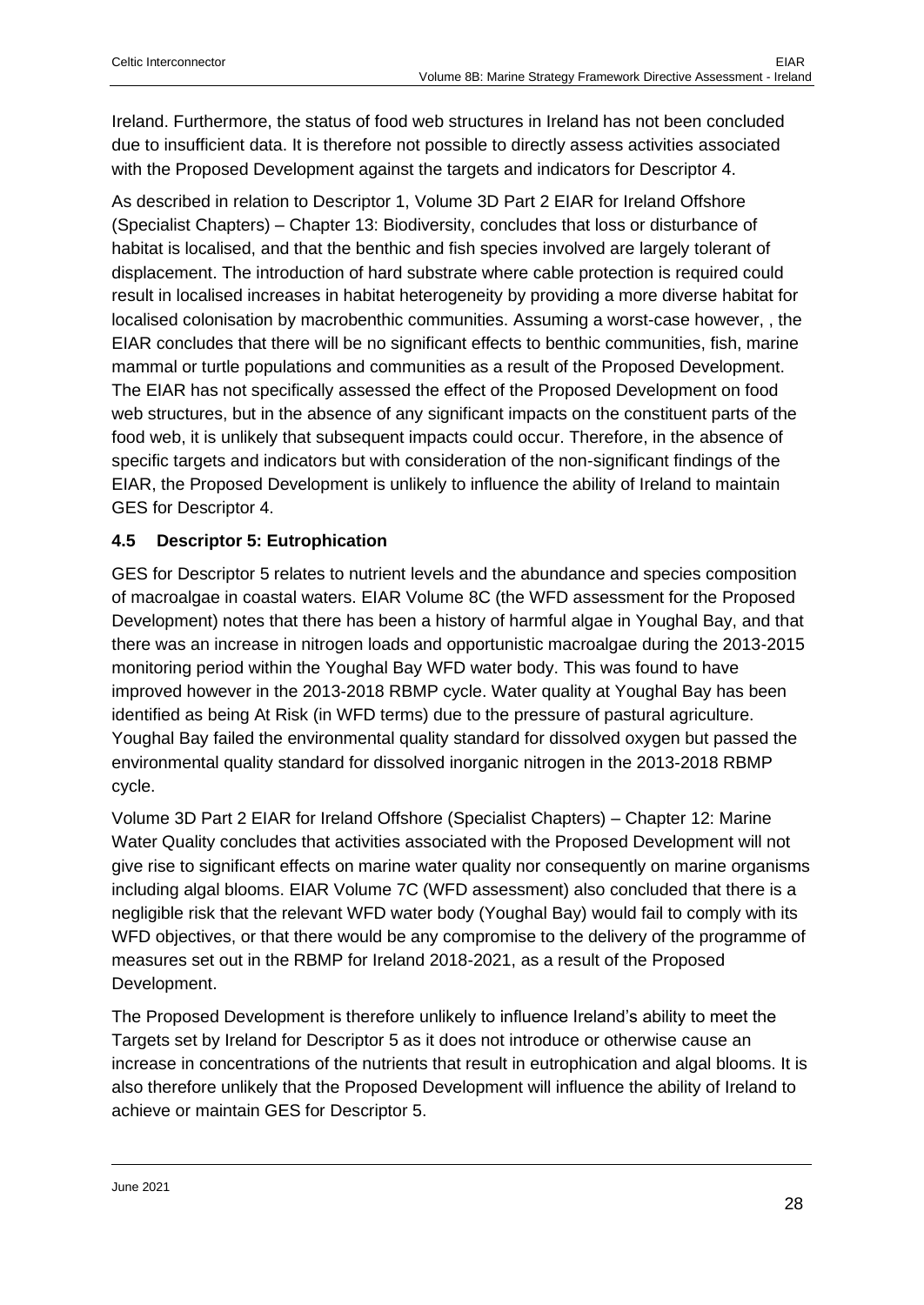#### <span id="page-28-0"></span>**4.6 Descriptor 6: Sea floor integrity**

The targets and indicators for Descriptor 6 are currently under development in Ireland. It is therefore not possible to directly assess activities associated with the Proposed Development against the targets and indicators for Descriptor 6. However, the EIAR concludes no significant residual effects on marine physical processes, a key component of sea floor integrity. Given the relatively small scale of the Proposed Development's footprint in the wider context of the Celtic Seas subdivision of the North-east Atlantic marine region and the mitigation in place to bury the cable wherever possible, it is unlikely that the Proposed Development will limit the extent or diversity of sea-floor habitats described by Descriptor 6. In the limited areas where cable protection is required, this will be designed to seabed type and monitored during the operation of the Proposed Development as part of the periodic monitoring of the cable route as a whole by the Project Promoters3. It is therefore also unlikely that the Proposed Development will alter the physical structure of seabed habitats to such a degree that the productivity and/or natural functionality of the seafloor ecosystem (and indeed the wider ecosystem that it supports) would be affected.

In the absence of specific targets and indicators, but with consideration of the findings of the EIAR it is considered unlikely that the Proposed Development will influence the current partial achievement of GES in relation to Descriptor 6 in Ireland.

#### <span id="page-28-1"></span>**4.7 Descriptor 7: Alterations to hydrography**

GES for Descriptor 7 in Ireland makes specific reference to the consideration of impacts from developments in the marine environment. The EIAR for the Proposed Development includes an assessment of marine physical processes, which duly includes consideration of hydrographical conditions. GES for Descriptor 7 requires that developments do not result in significant long-term impacts on marine ecosystems from changes to hydrographical conditions. The EIAR concluded that subject to full implementation of mitigation, no significant residual effects on marine physical processes are anticipated.

Target 7.1 and Indicator 7.1 have been met by the Proposed Development through the production of an EIAR including Chapter 11: Marine Physical Processes. Given the conclusion of the EIAR in this regard, it is unlikely that the Proposed Development will influence Ireland's ability to maintain its achievement of GES for Descriptor 7.

#### <span id="page-28-2"></span>**4.8 Descriptor 8: Contaminants**

GES for Descriptor 8 in Ireland concerns concentrations in the marine environment in general terms, including in the water, sediment and in biota. During all works in the intertidal and subtidal zones, there is potential for the loss of chemicals, fuels, or other pollutants as a result of accidental spills. To minimise such risks, international good practice on pollution prevention will be followed by the Proposed Development, specifically adherence to the MARPOL Convention, and project-specific requirements and procedures as outlined within the Final Construction Environmental Management Plan (CEMP).

<sup>&</sup>lt;sup>3</sup> At the time of writing, the frequency of cable route monitoring works is not confirmed; however, it is likely that this will happen approximately every 3-5 years.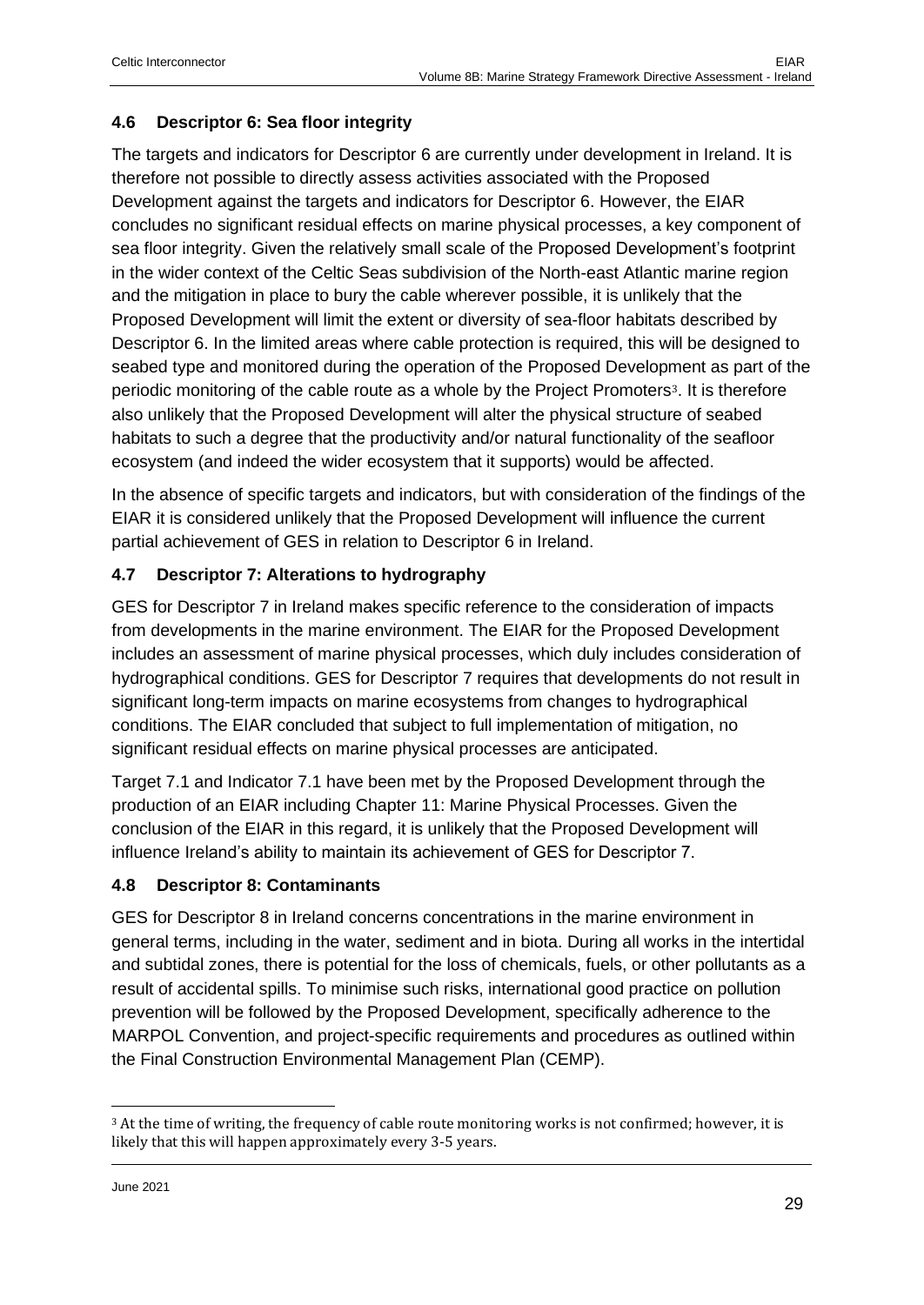Analysis of marine water and sediment quality from along the cable route established generally low levels of contaminants present. Although installation of the cable will inevitably result in the disturbance of marine sediments, and release of any sediment-bound materials into the water column, the magnitude of effects was considered to be low, and the effect not significant.

Volume 3D Part 2 EIAR for Ireland Offshore (Specialist Chapters) - Chapter 10: Marine Sediment Quality and Chapter 12: Marine Water Quality both conclude that activities associated with the Proposed Development will not give rise to significant effects on marine water quality nor consequently on marine organisms.

The WFD assessment for the Proposed Development (EIAR Volume 8C) also concludes a negligible risk that the relevant WFD water body (Youghal Bay) would fail to comply with its WFD objectives, or that there would be any compromise to the delivery of the programme of measures set out in the RBMP for Ireland 2018-2021, as a result of the Proposed Development.

The Proposed Development is therefore unlikely to influence Ireland's ability to meet Target 8.1 as it does not introduce or otherwise cause an increase in concentrations of contaminants as specified by Indicator 8.1.

Target 8.2 and Indicator 8.2 relate specifically to biological or ecological effects resulting from the use of TBT. TBT is a banned substance (historically used as antifouling paint on ships) under the Convention on the Control of Harmful Anti-fouling Systems on Ships (AFS Convention), which was adopted in 2001 and came into force in September 2008. The Proposed Development will use vessels that comply with the AFS Convention. Activities associated with the Proposed Development will therefore not influence the ability of Ireland to achieve GES for Descriptor 8 in terms of Target 8.2.

In relation to Target 8.3 concerning the occurrence and extent of acute pollution events, the EIAR concludes that hydrocarbon or chemical releases during the installation and operation of the Proposed Development are unlikely. This is because the fuel and chemical inventory of all vessels used by the Proposed Development will be managed in line with international law such as the International Convention for the Prevention of Marine Pollution from Ships (the MARPOL Convention). The indicator for Descriptor 8 is currently under development in Ireland. However, given the conclusions of the EIAR and the Proposed Development's commitment to the MARPOL Convention, it is unlikely that activities will influence the ability of Ireland to meet GES for Descriptor 8.

# <span id="page-29-0"></span>**4.9 Descriptor 9: Sea food contaminants**

GES for Descriptor 9 in Ireland relates to concentrations of contaminants in fish and other seafood as specified in EU Regulation 1881/2006 (as amended) with a view to protecting public health through the prevention and reduction of bioaccumulated toxins and carcinogens in food. The Annex to these EU Regulations sets out the maximum permissible levels for six groups of contaminants (nitrate, mycotoxins, metals, 3-monochloropropane-1,2-diol [3-MCPD], dioxins and polychlorinated biphenyls [PCBs], and polycyclic aromatic hydrocarbons [PAHs]) across a broad range of food types and products.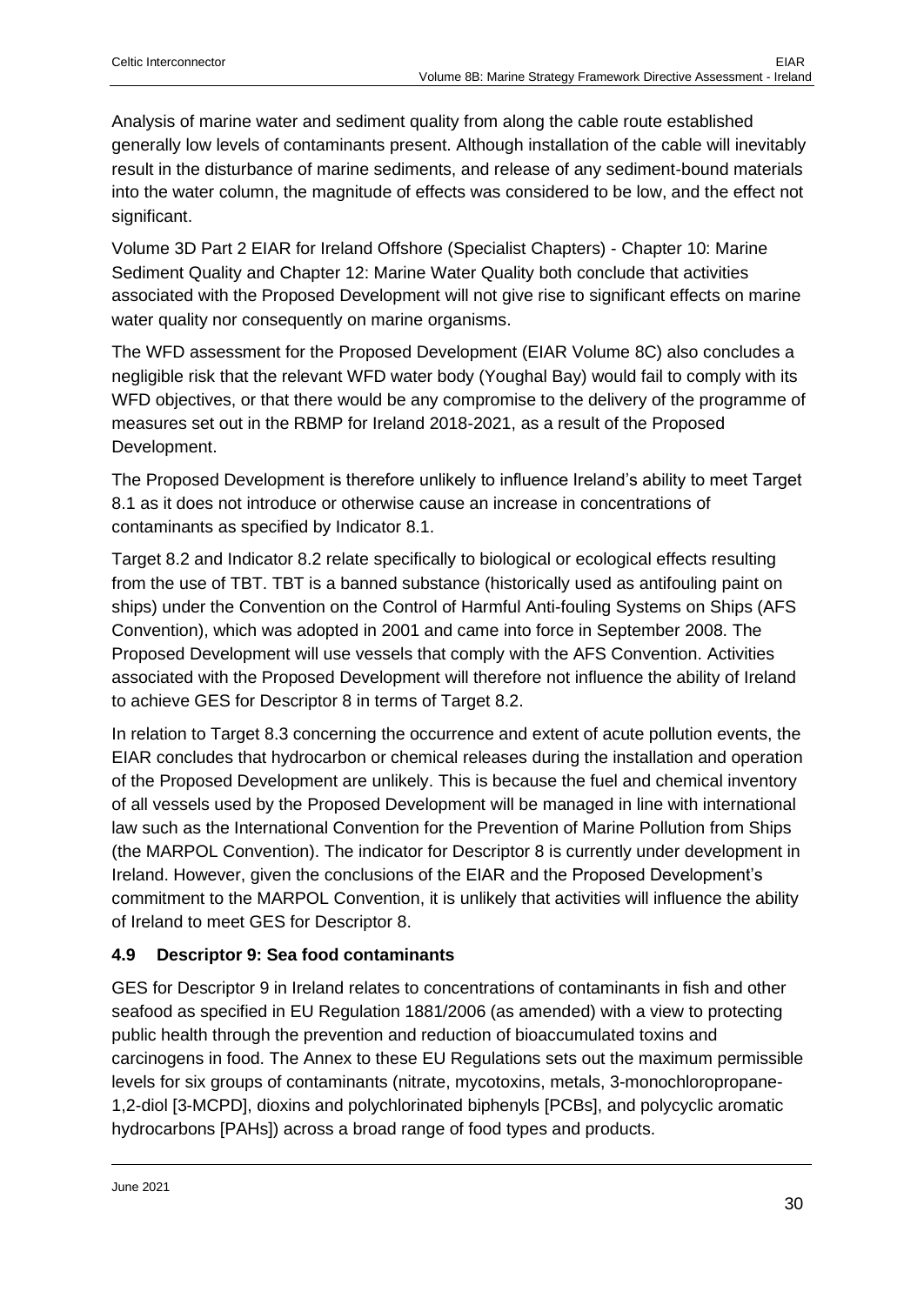Of relevance to fish and marine food products, EU Regulation 1881/2006 (as amended) set maximum permissible concentrations for lead, cadmium, and mercury in the muscle meat of fish, crustacea (excluding brown meat of crab and excluding head and thorax meat of lobster and similar large crustaceans [Nephropidae and Palinuridae]), bivalve molluscs, and cephalopods (without viscera).

The regulations also set maximum permissible concentrations for dioxins and PCBs in the muscle meat of fish, fishery products and products thereof, and for PAHs in the muscle meat of fish, crustaceans, cephalopods, and bivalve molluscs.

Inputs of these contaminants have been identified (Marine Institute, 2013) as primarily coming from riverine and land-based sources, atmospheric deposition, from the disposal of dredge sediments at sea, and from discharges from the offshore industrial activities. The latter most notably relates to produced water discharges from offshore oil and gas installations but also includes shipping as a source.

As is the case for all hydrocarbon-powered vessels, the vessels used during the installation and operation of the Proposed Development will introduce trace levels of PCBs and PAHs to the atmosphere and marine environment through the standard combustion of marine fuel. Volume 3D Part 2 EIAR for Ireland Offshore (Specialist Chapters) - Chapter 12: Marine Water Quality concludes that activities associated with the Proposed Development will not give rise to significant effects on marine water quality nor consequently on marine organisms. Vessel activity related to the Proposed Development has a cumulative role within the wider Irish and international shipping industries in introducing contaminants that can bioaccumulate through the food chain. The trace concentrations released through fuel combustion are unlikely however, to independently influence the ability of Ireland to achieve Target 9.1 and Indicator 9.1 that make direct reference to the limitation of contaminants.

There is no credible pathway from activities associated with the Proposed Development for the other contaminants listed of relevance to sea food so there it is therefore not likely that the Proposed Development will influence Ireland's ability to achieve or maintain GES for Descriptor 9.

#### <span id="page-30-0"></span>**4.10 Descriptor 10: Marine litter**

Volume 3D Part 2 EIAR for Ireland Offshore (Specialist Chapters) – Chapter 12: Marine Water Quality, concludes that activities related to the Proposed Development will not give rise to significant effects on marine water quality, which includes the potential for impacts as a result of associated waste streams.

Targets 10.1 and 10.2 both require a reduction in the levels of litter in the Irish marine environment. While it is not the responsibility of the Proposed Development to implement any such reduction, it is responsible for the careful management of its own waste streams such that it does not increase levels and therefore act in opposition to these targets. All vessels used by the Proposed Development will be managed in line the MARPOL Convention including Annex V relating to solid waste streams such as garbage. Solid waste from the Proposed Development will therefore be prevented from entering the marine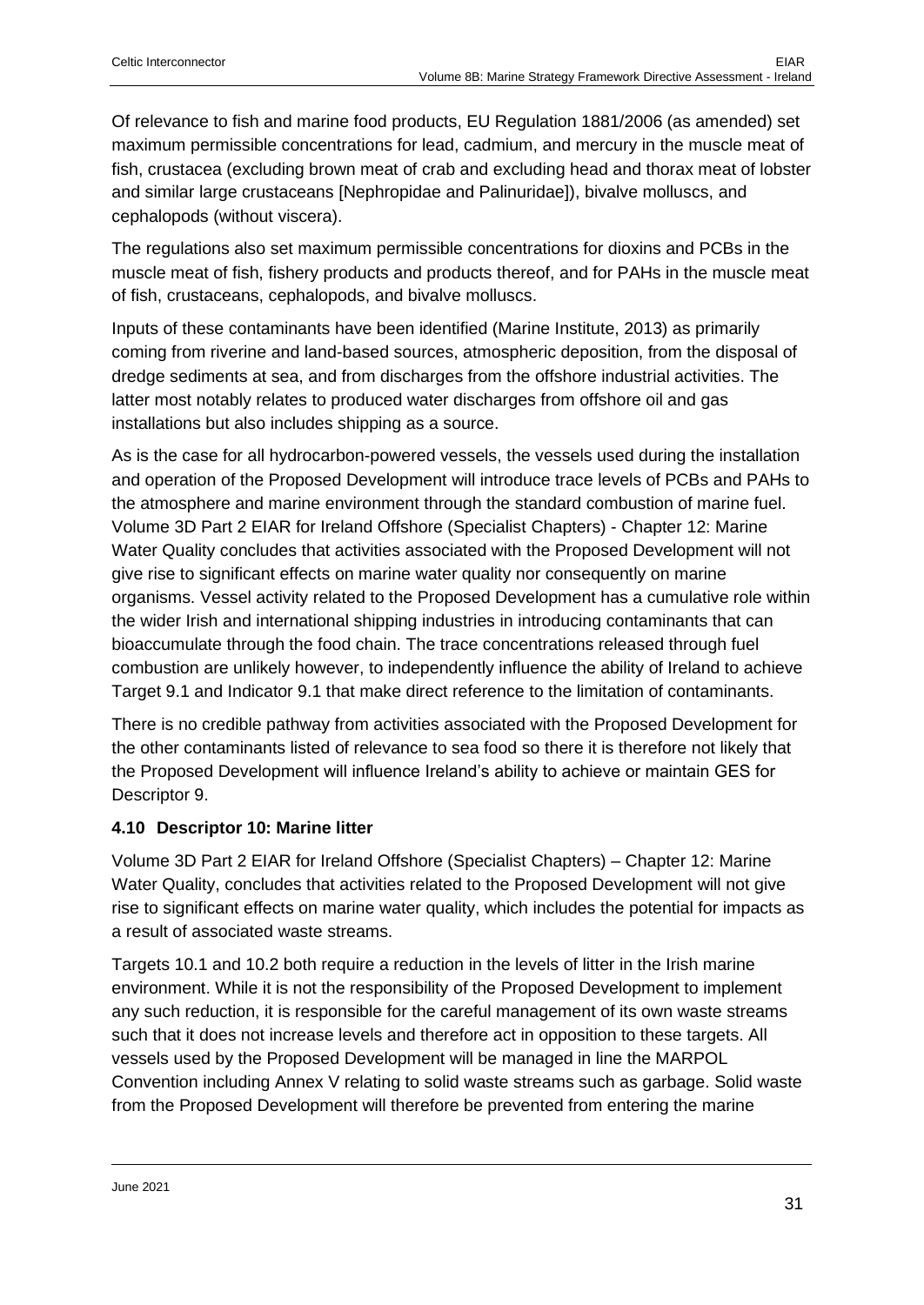environment in the form of marine litter. It is therefore unlikely that Proposed Development activities will influence the ability of Ireland to meet GES for Descriptor 10.

#### <span id="page-31-0"></span>**4.11 Descriptor 11: Energy and noise**

GES for Descriptor 11 in Ireland seeks to prevent adverse effects on marine ecosystems by limiting the introduction of sound to the marine environment. Associated targets and indicators for Descriptor 11 are currently under development in Ireland. It is therefore not possible to directly assess activities associated with the Proposed Development against the targets and indicators for Descriptor 11.

Volume 3D Part 2 EIAR for Ireland Offshore (Specialist Chapters) – Chapter 13: Biodiversity in conjunction with Chapter 17: Noise and Vibration, concludes that unmitigated, there is potential for significant effects on marine mammals and turtles from sheet piling at the Landfall Interface Area, from subsea survey and monitoring that uses sound sources.

The Proposed Development is committed to minimising this potential through the implementation of internationally recognised industry good practice, which reduce the risk to as low as reasonably practicable. Vessels used by the Proposed Development (and engaged in noise-generating activity with the potential to affect marine fauna populations) will be operated and maintained in line with International Maritime Organisation (IMO) Guidelines for the reduction of underwater noise from commercial shipping to address adverse impacts on marine life (MEPC.1/Circ.833) (IMO, 2014). Likewise, operations associated with the Proposed Development in the Irish marine environment will be undertaken in line with the 'Guidance to manage the risk to marine mammals from manmade sound sources in Irish waters' (DAHG, 2014).

In the absence of specific targets and indicators, but with consideration of the findings of the EIAR and the Proposed Development's commitment to mitigation, it is considered unlikely that the Proposed Development will influence the current partial achievement of GES in relation to Descriptor 11 in Ireland.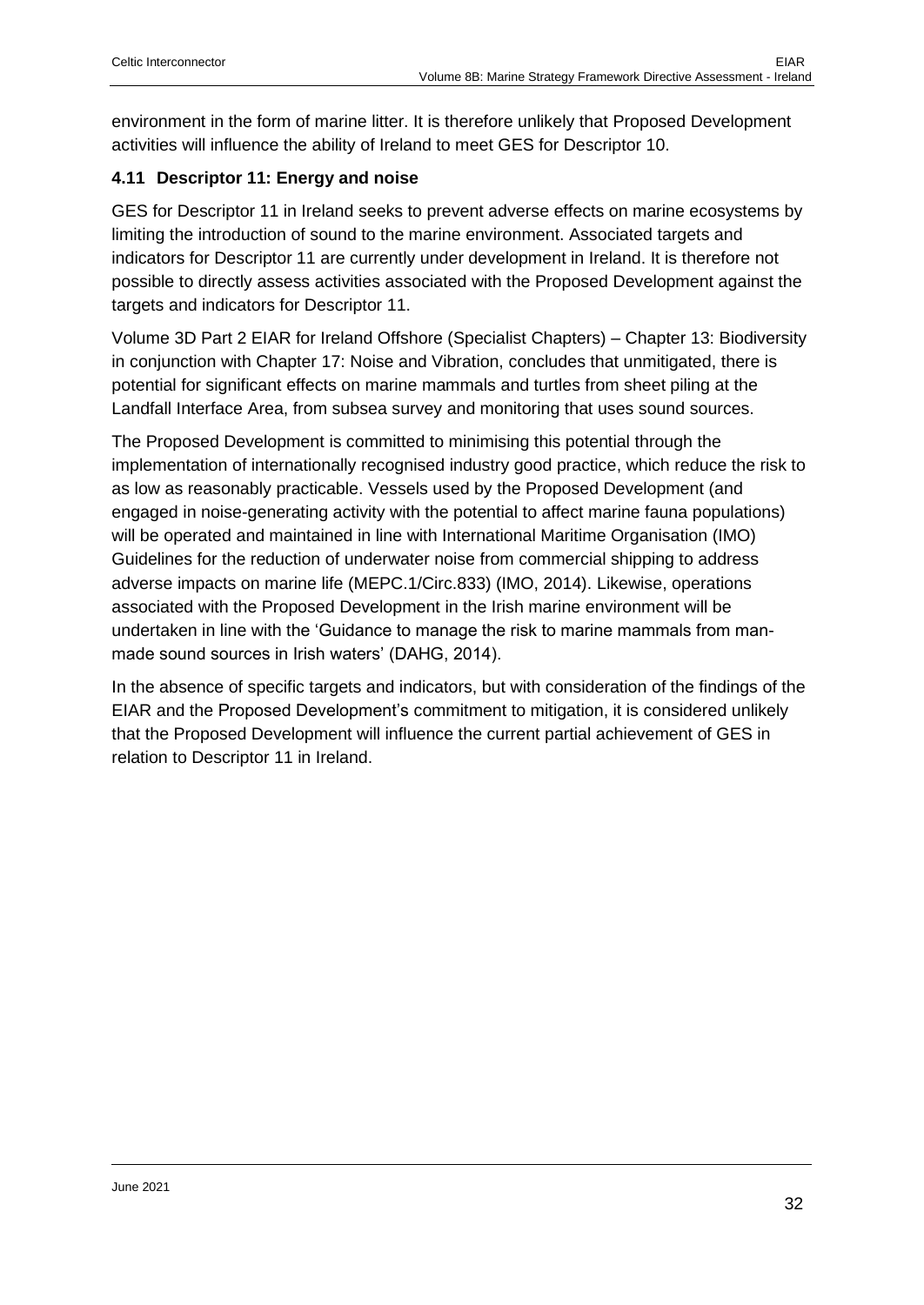# <span id="page-32-0"></span>**5 Summary**

There is no formal guidance on how to undertake MSFD assessment in Ireland or elsewhere in the EU. A qualitative and narrative-based assessment has therefore been undertaken. It has considered how GES is defined for each of the 11 MSFD Descriptors in Ireland including any targets and indicators that have been defined by the Government of Ireland and its advisor. It is notable that no targets or indicators exist yet for Descriptors 1, 4, 6 and 11. The MSFD assessment for the Proposed Development has related the definitions, targets and indicators for Ireland against the findings of the EIAR. This has included consideration of the potential for effects to occur on the indicators defined for GES where appropriate.

In the context of Ireland's definitions of GES as well as its targets and indicators for success, the MSFD assessment has concluded that the Proposed Development is unlikely to independently influence the ability of Ireland to achieve or maintain GES under any of the 11 MSFD Descriptors.